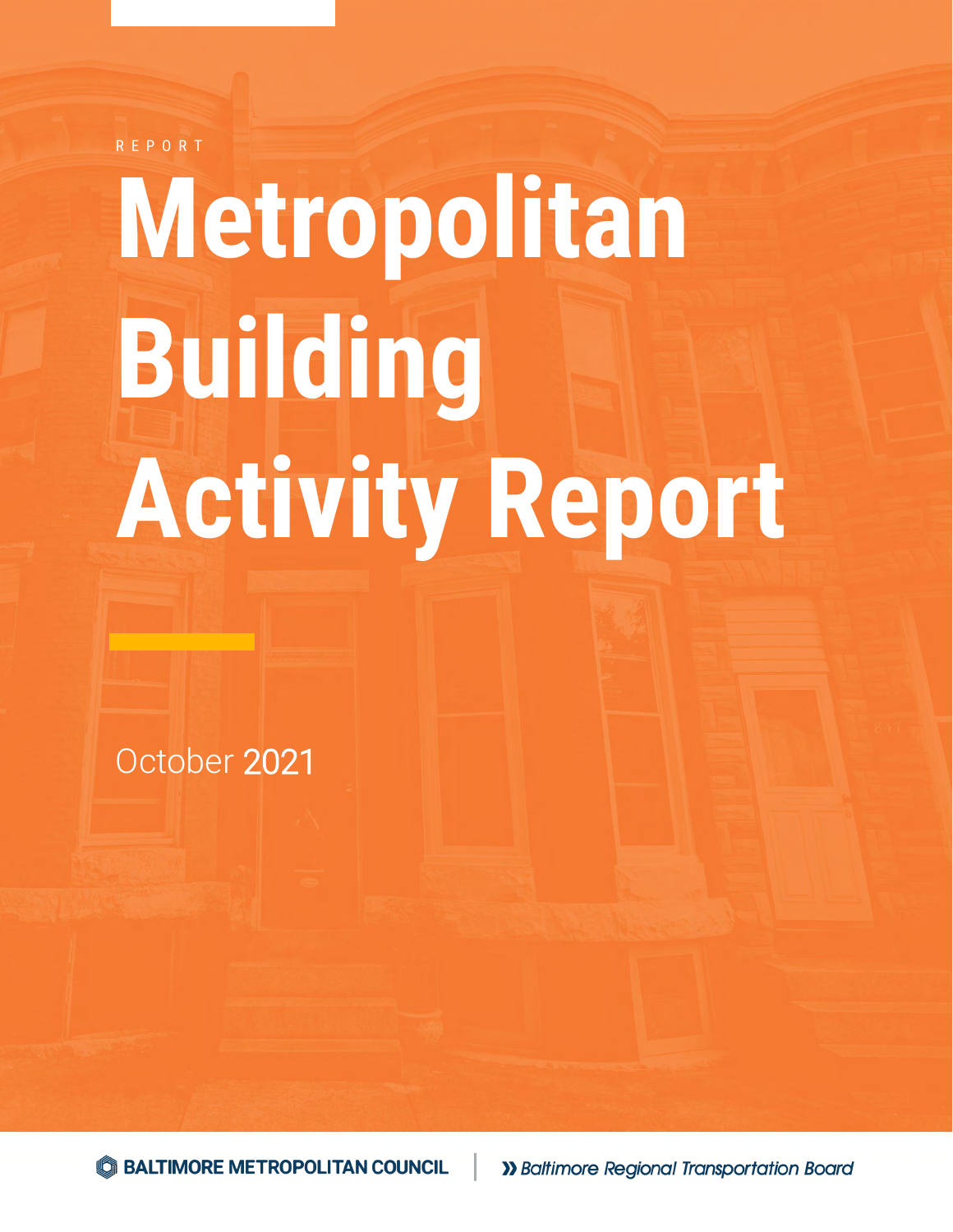

Region

#### *Residential Construction Overview*



#### **YEAR-TO-DATE UNIT TOTAL**



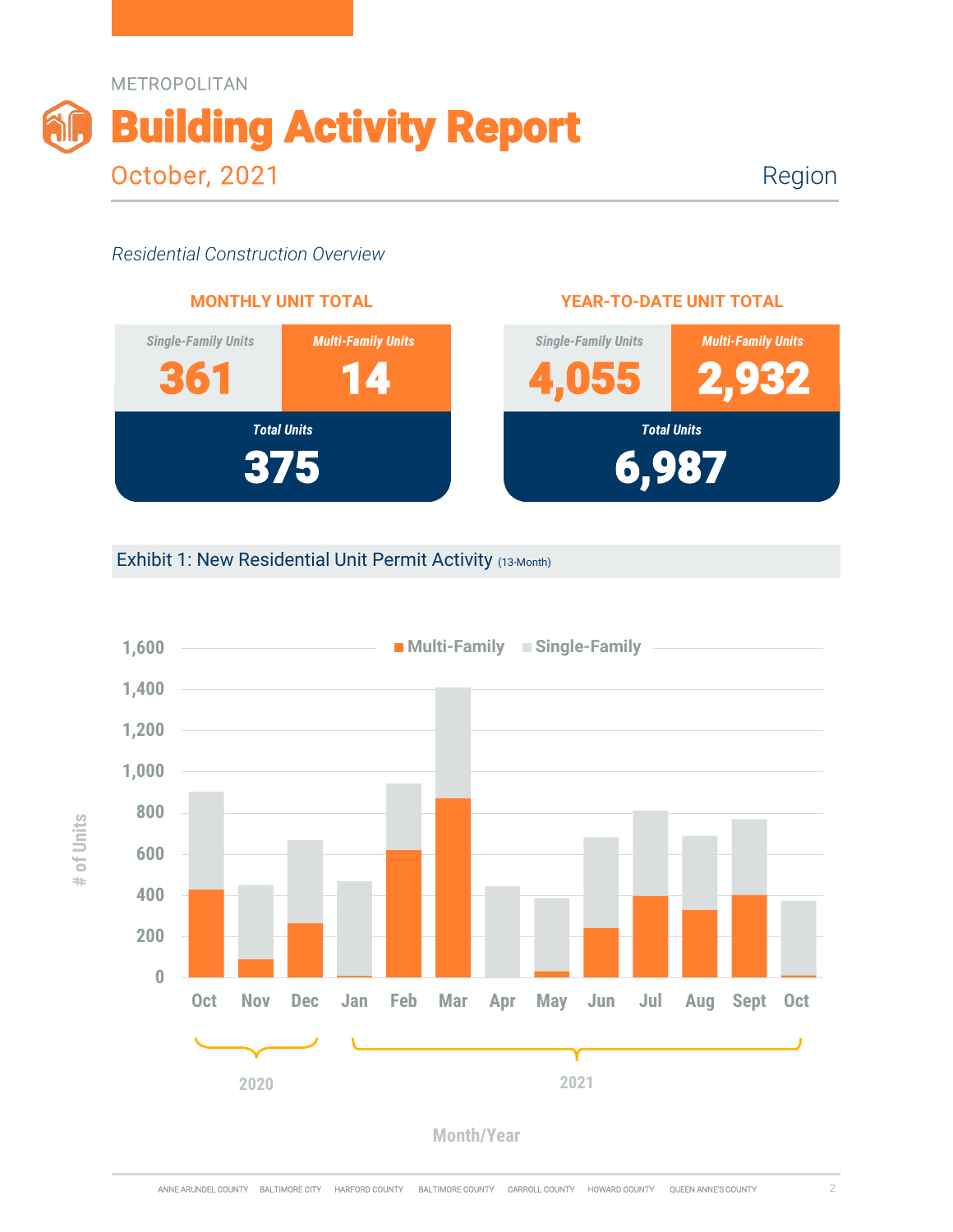

Region

#### *Non-Residential Construction Overview*



Exhibit 2: Non-Residential Construction Permit Activity (13-Month)



Note: Residential units in mixed-use permits are included in residential unit totals. Value of Mixed-Use cannot be apportioned and are not included in Non-Residential Value totals.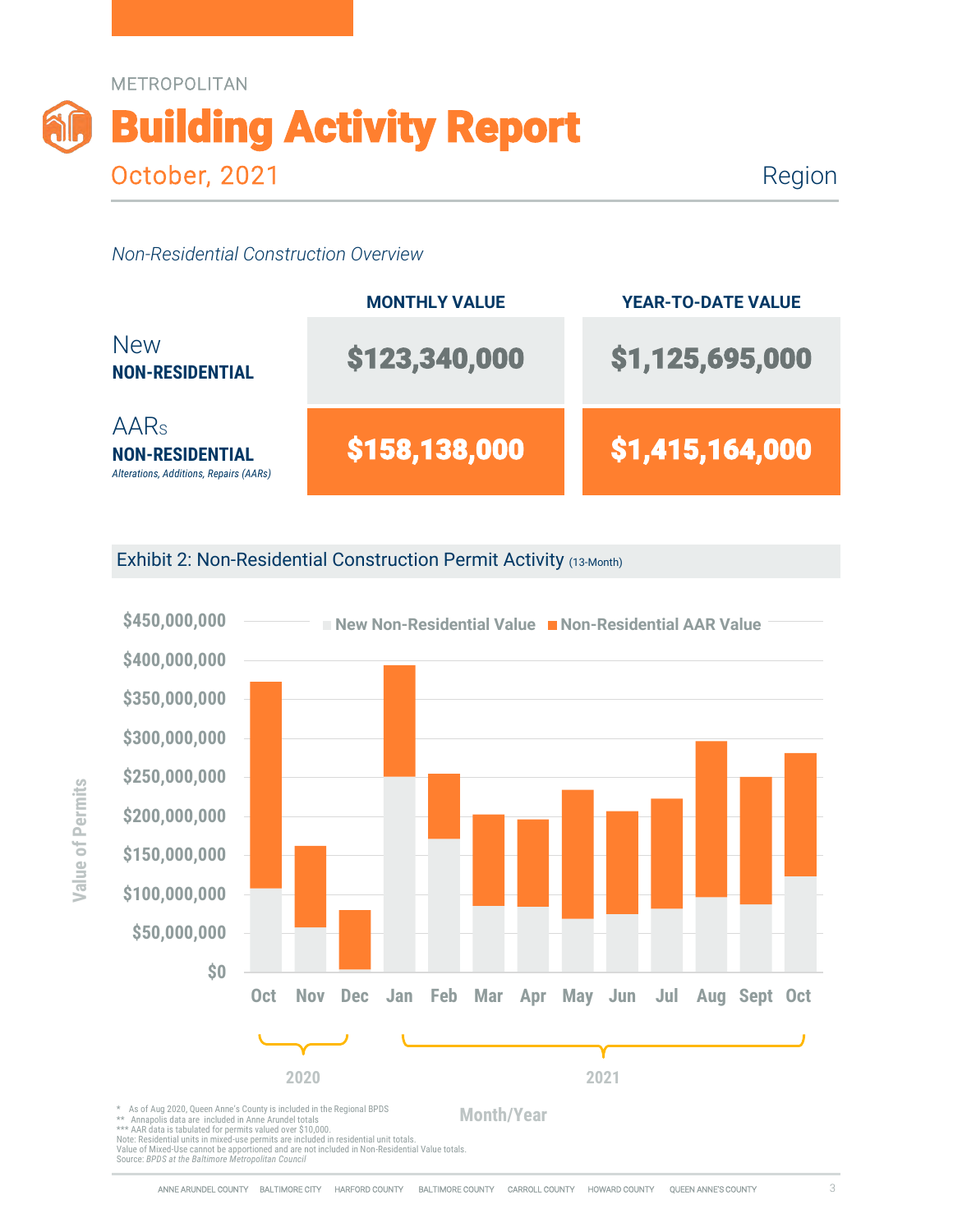



#### **YEAR-TO-DATE UNIT TOTAL**



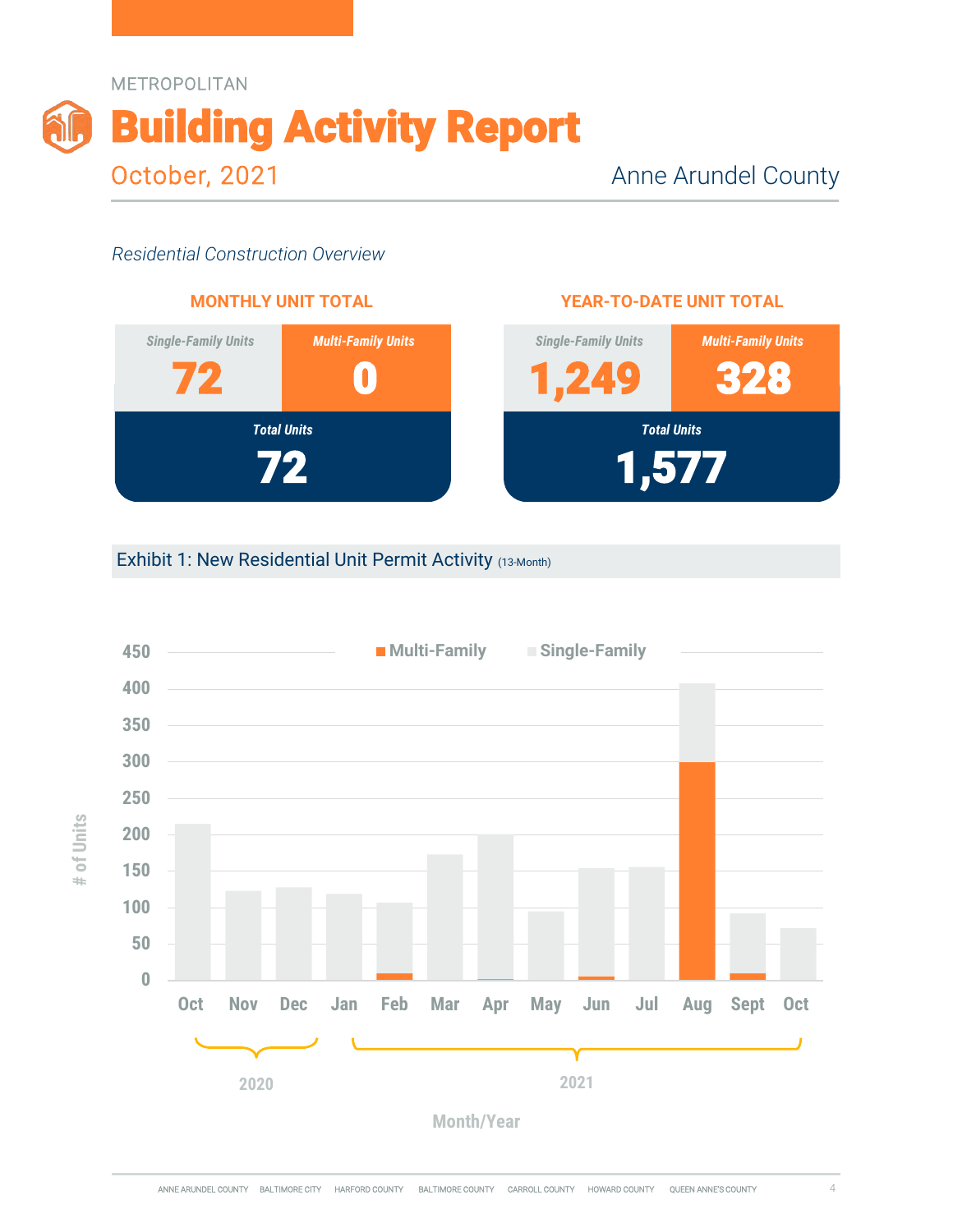



Exhibit 2: Non-Residential Construction Permit Activity (13-Month)



Value of Mixed-Use cannot be apportioned and are not included in Non-Residential Value totals.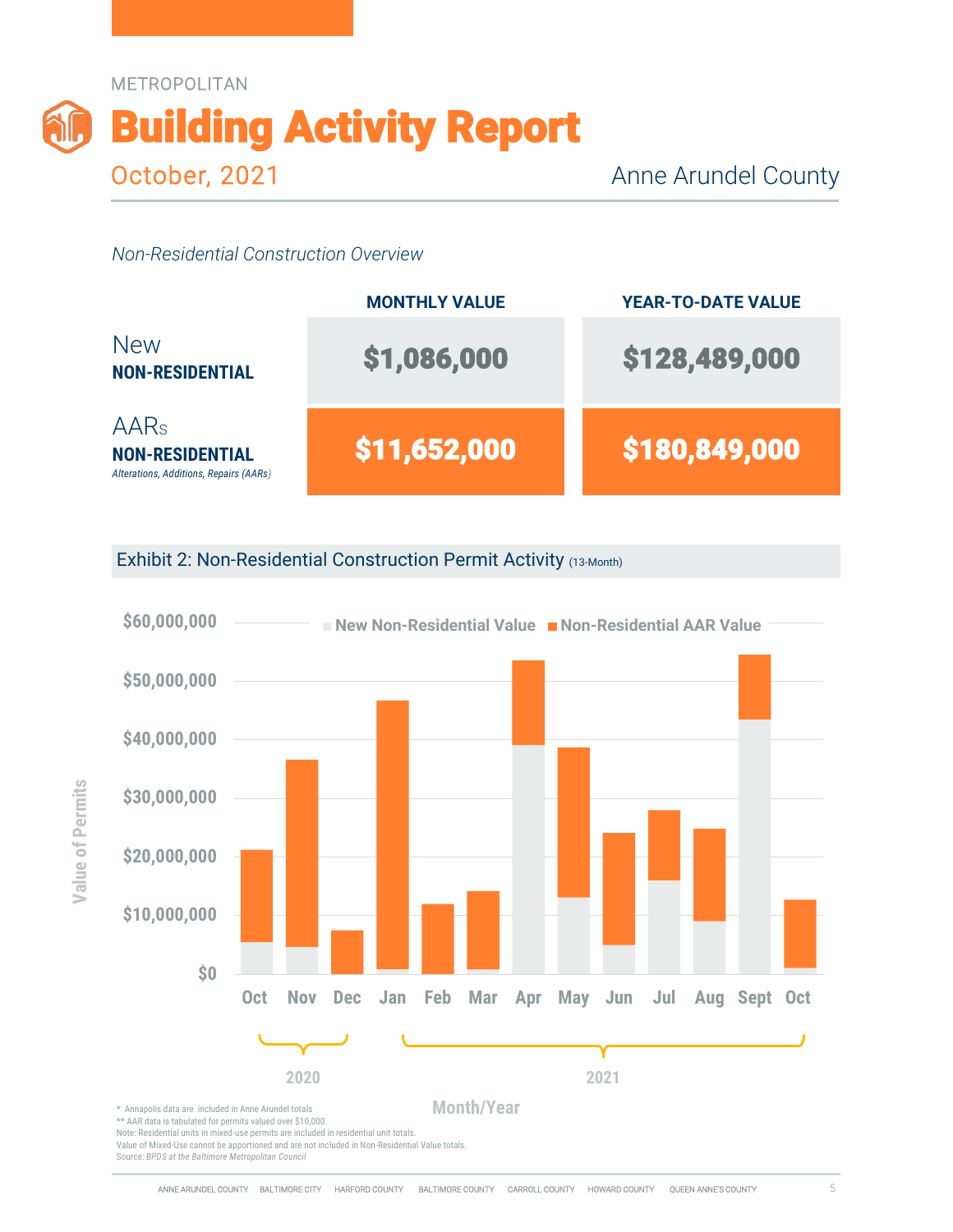



#### **YEAR-TO-DATE UNIT TOTAL**



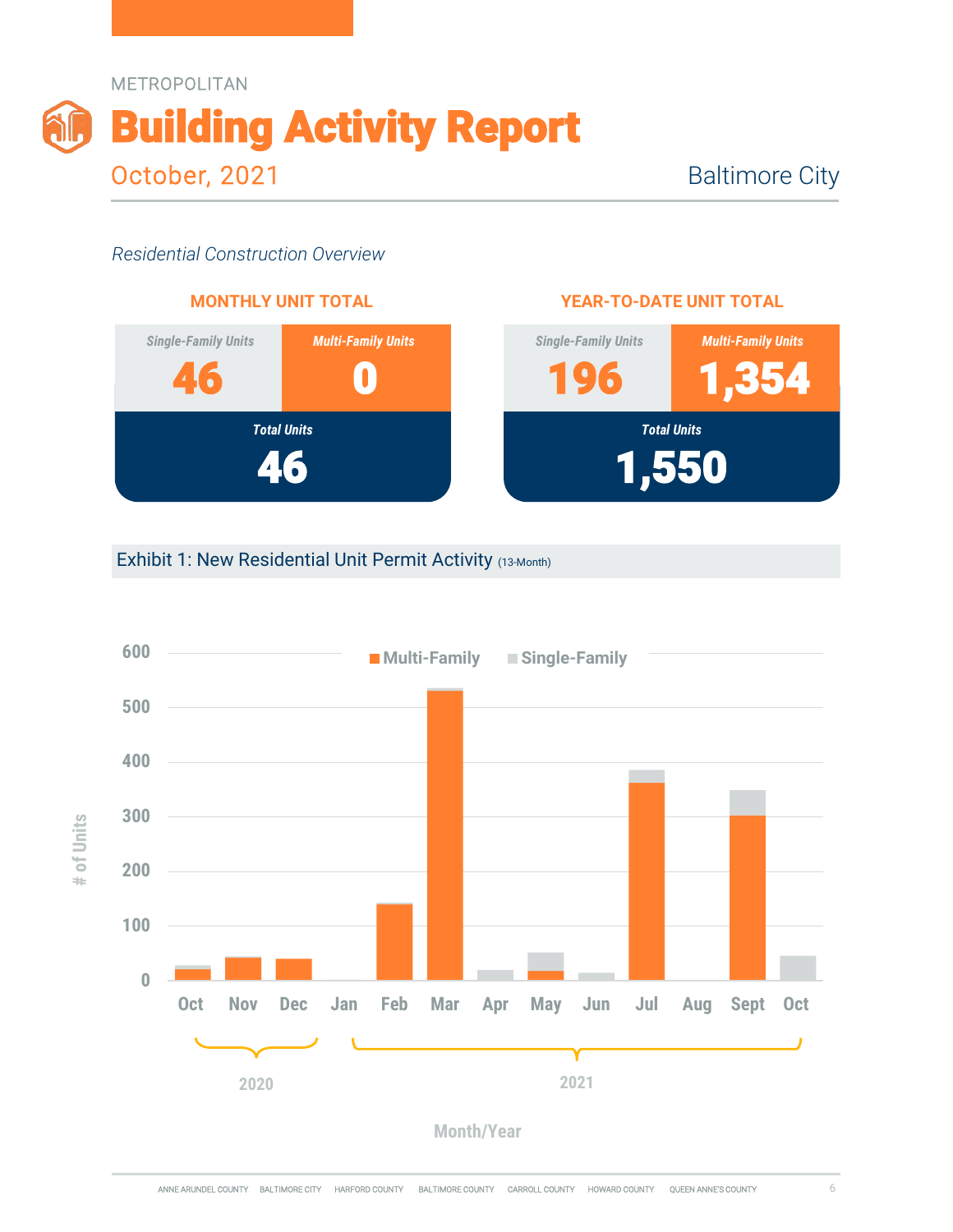

|                                                                                      | <b>MONTHLY VALUE</b> | <b>YEAR-TO-DATE VALUE</b> |
|--------------------------------------------------------------------------------------|----------------------|---------------------------|
| <b>New</b><br><b>NON-RESIDENTIAL</b>                                                 | \$13,000,000         | \$299,537,000             |
| AAR <sub>s</sub><br><b>NON-RESIDENTIAL</b><br>Alterations, Additions, Repairs (AARs) | \$18,296,000         | \$380,870,000             |

Exhibit 2: Non-Residential Construction Permit Activity (13-Month)



\*\* AAR data is tabulated for permits valued over \$10,000.

Note: Residential units in mixed-use permits are included in residential unit totals.

Value of Mixed-Use cannot be apportioned and are not included in Non-Residential Value totals.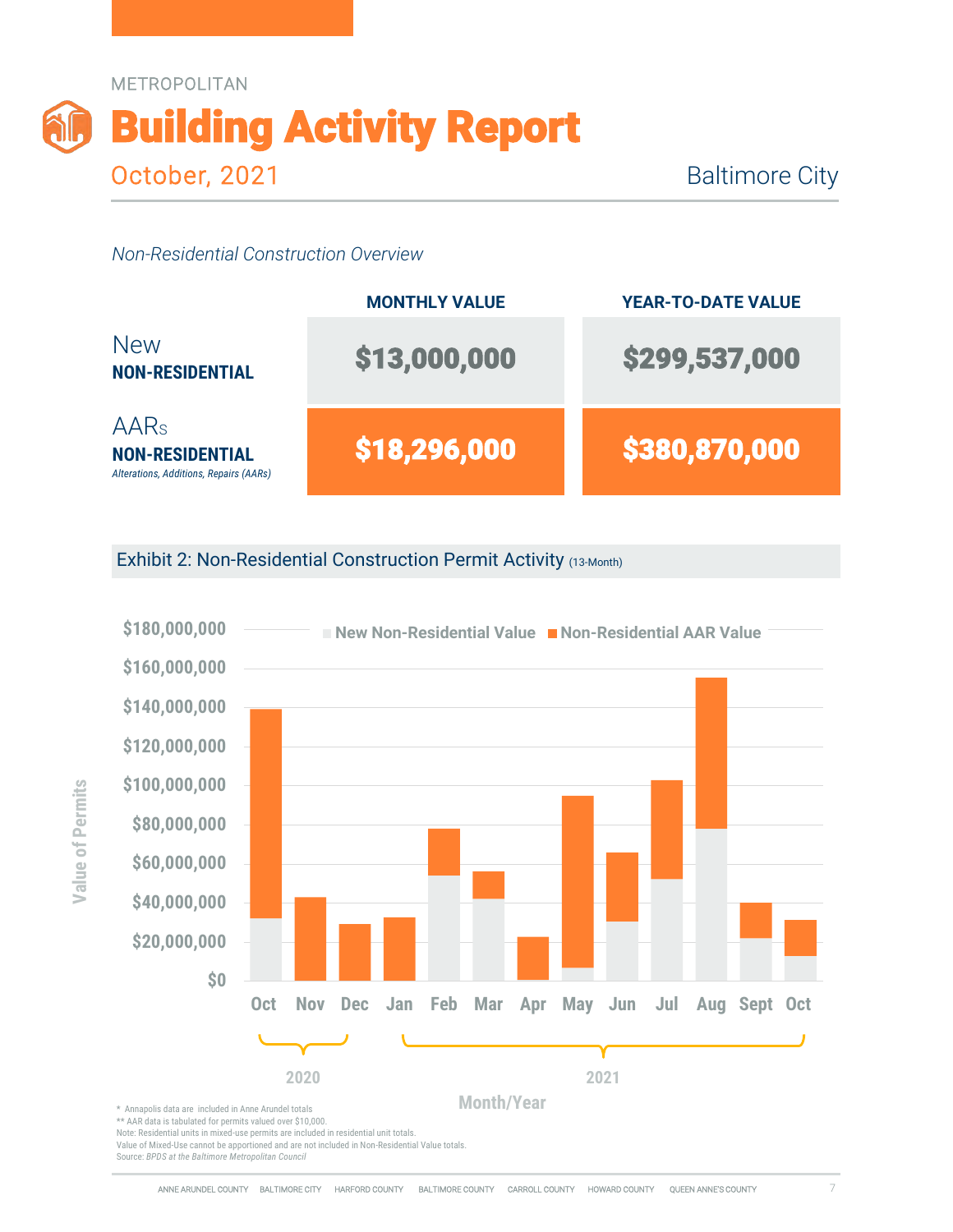



#### **YEAR-TO-DATE UNIT TOTAL**



# Exhibit 1: New Residential Unit Permit Activity (13-Month)



**# of Units**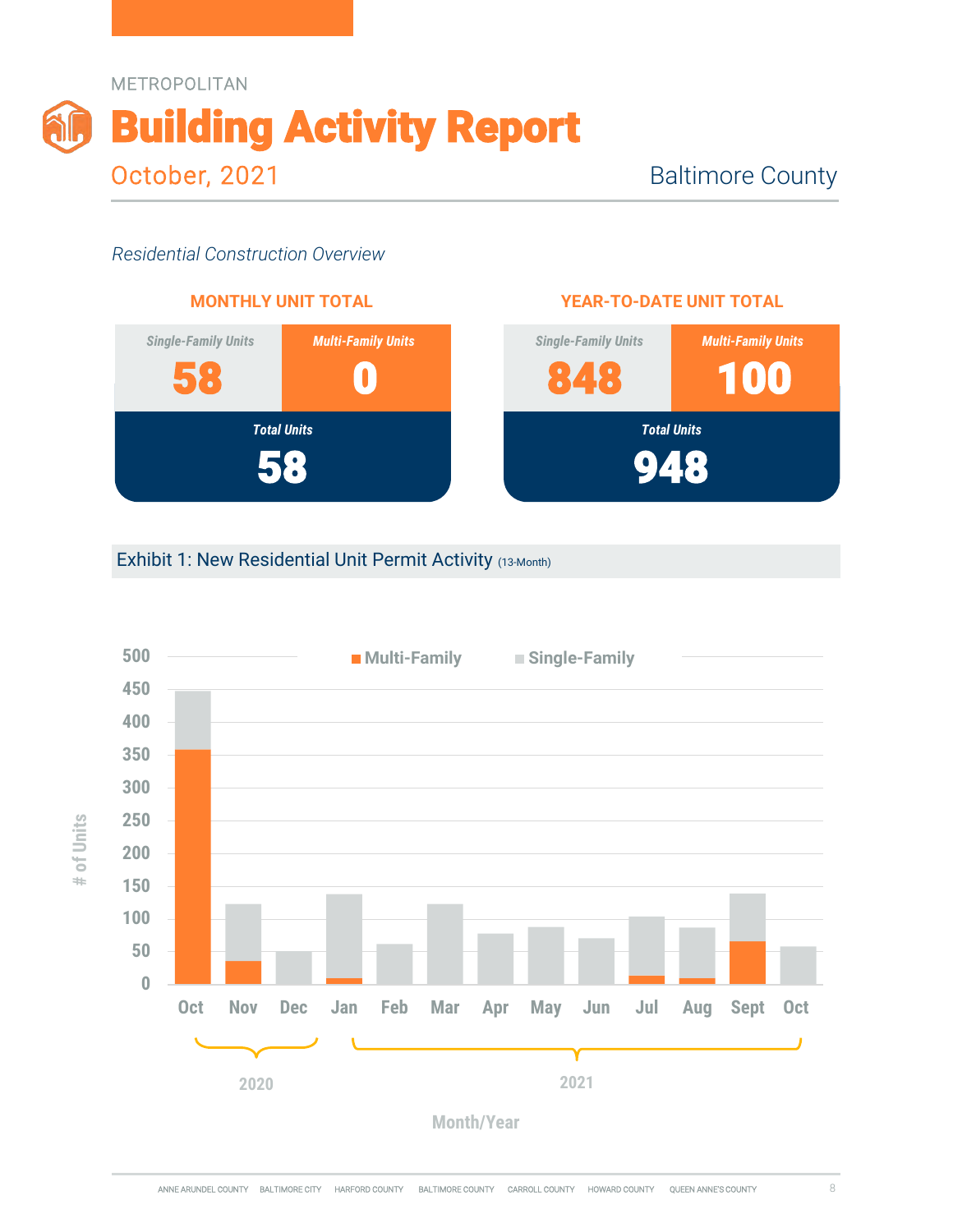



Exhibit 2: Non-Residential Construction Permit Activity (13-Month)



Note: Residential units in mixed-use permits are included in residential unit totals.

Value of Mixed-Use cannot be apportioned and are not included in Non-Residential Value totals.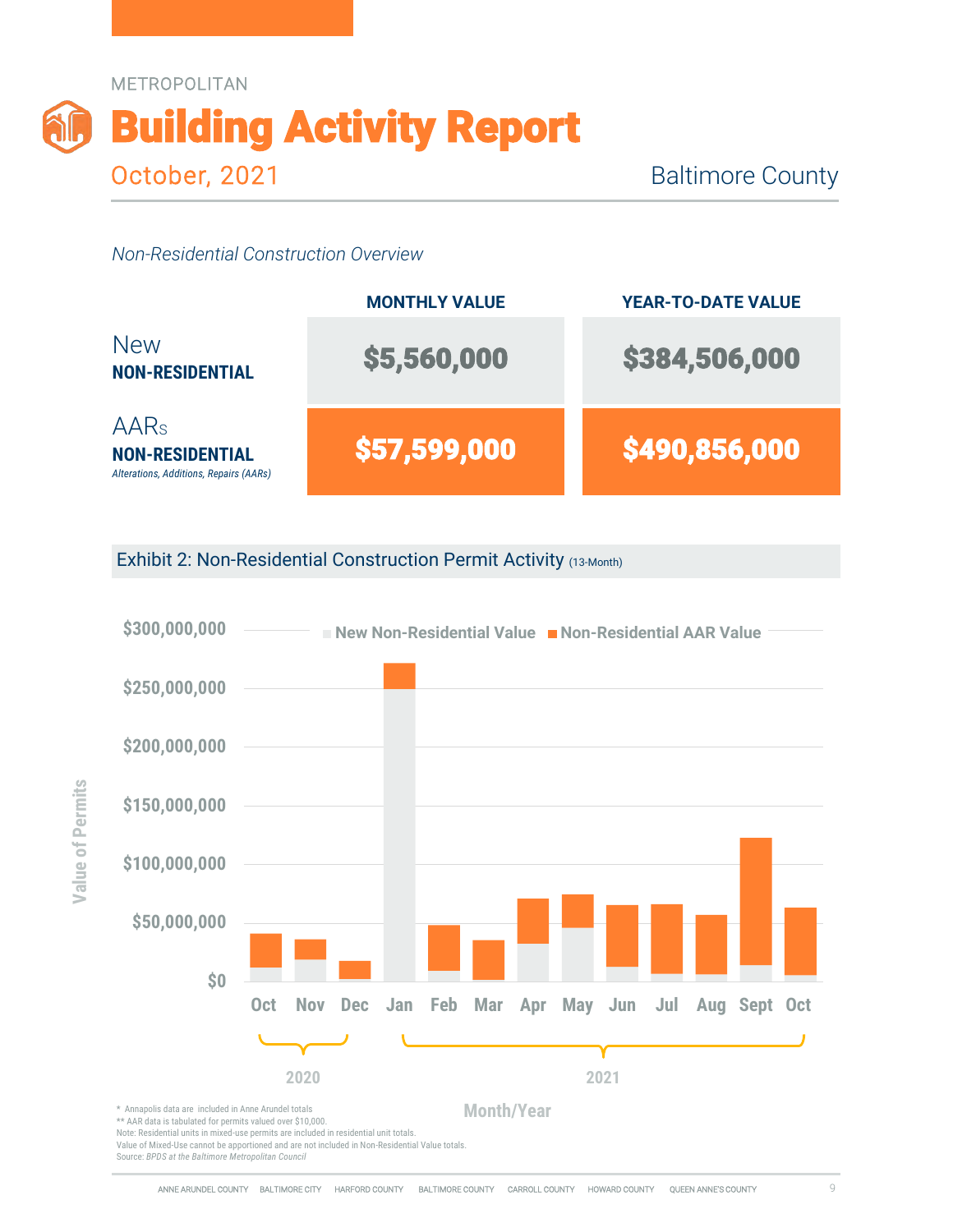



#### Exhibit 1: New Residential Unit Permit Activity (13-Month)



10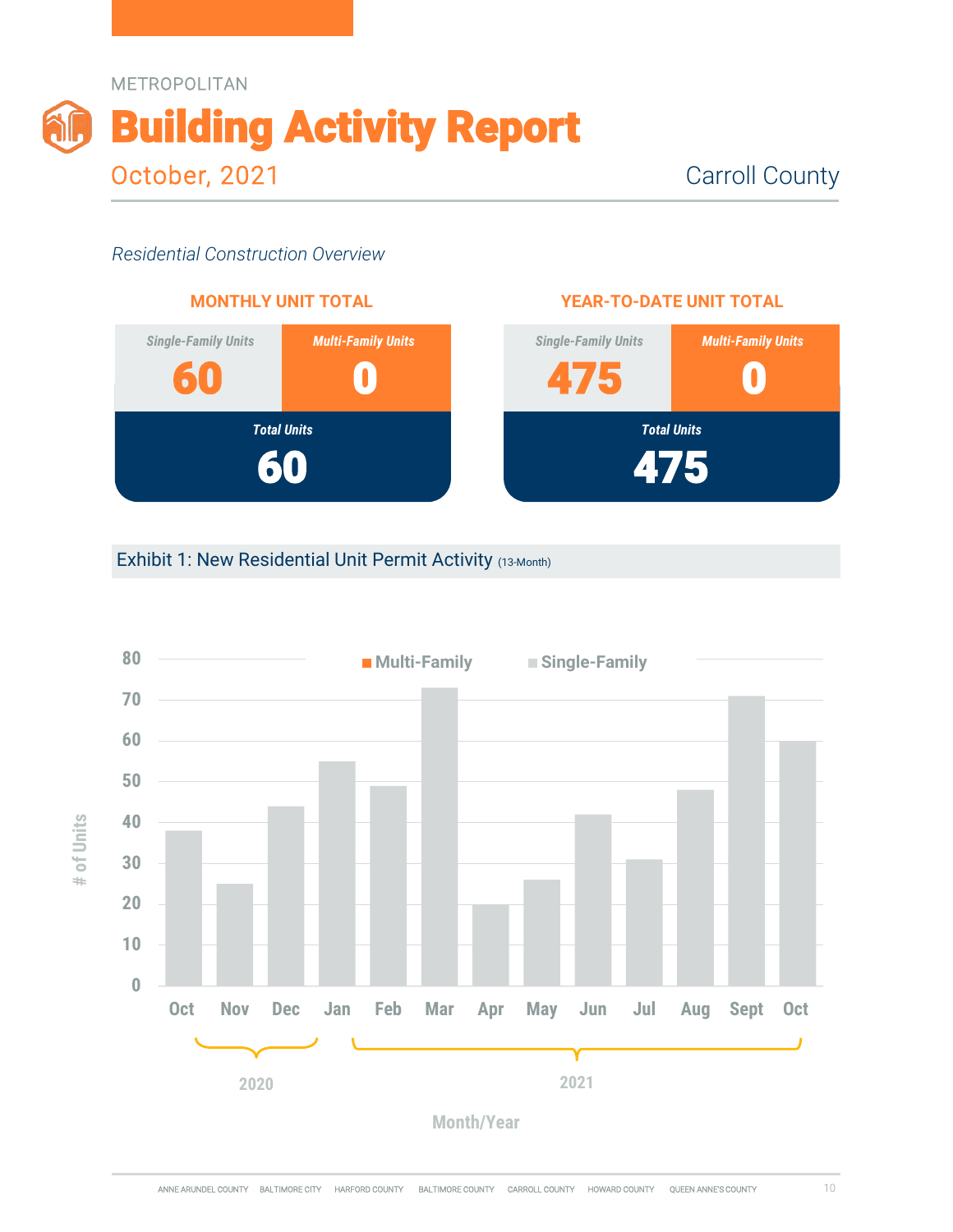

|                                                                                 | <b>MONTHLY VALUE</b> | <b>YEAR-TO-DATE VALUE</b> |
|---------------------------------------------------------------------------------|----------------------|---------------------------|
| <b>New</b><br><b>NON-RESIDENTIAL</b>                                            | \$1,025,000          | \$12,494,000              |
| <b>AARs</b><br><b>NON-RESIDENTIAL</b><br>Alterations, Additions, Repairs (AARs) | \$5,355,000          | \$35,511,000              |

Exhibit 2: Non-Residential Construction Permit Activity (13-Month)



\*\* AAR data is tabulated for permits valued over \$10,000.

Note: Residential units in mixed-use permits are included in residential unit totals.

Value of Mixed-Use cannot be apportioned and are not included in Non-Residential Value totals.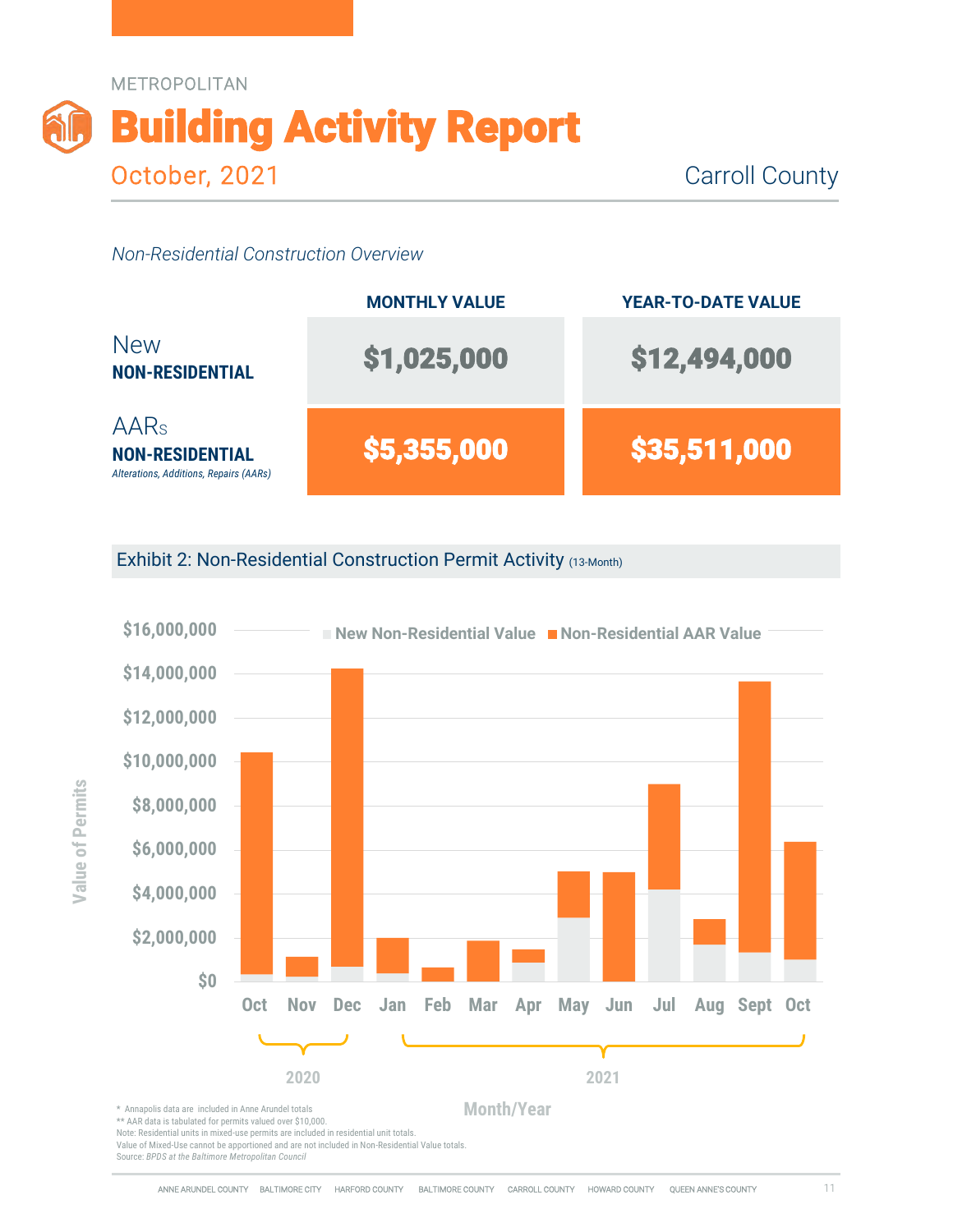



#### **YEAR-TO-DATE UNIT TOTAL**



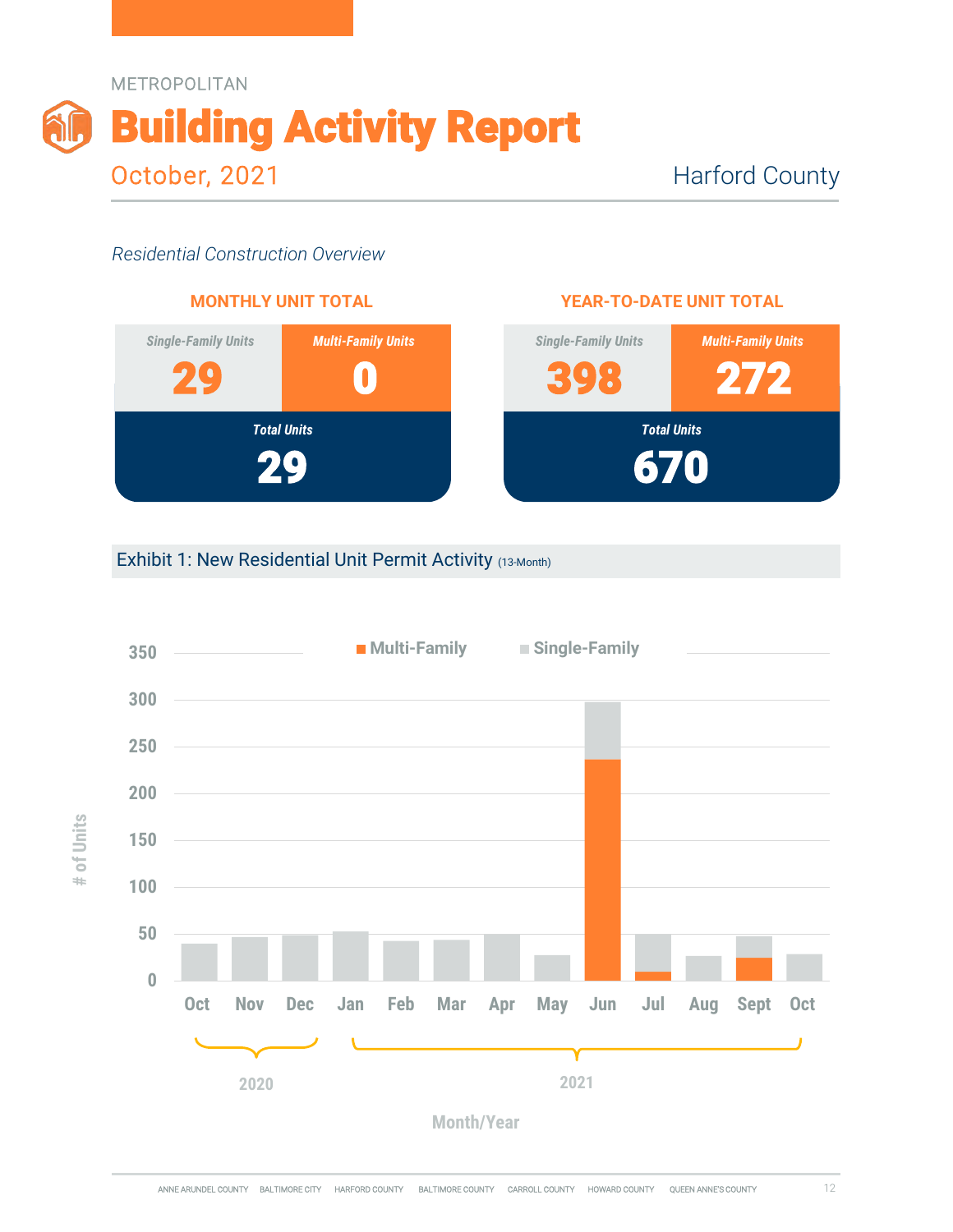

|                                                                                 | <b>MONTHLY VALUE</b> | <b>YEAR-TO-DATE VALUE</b> |
|---------------------------------------------------------------------------------|----------------------|---------------------------|
| <b>New</b><br><b>NON-RESIDENTIAL</b>                                            | \$1,500,000          | \$8,246,000               |
| <b>AARs</b><br><b>NON-RESIDENTIAL</b><br>Alterations, Additions, Repairs (AARs) | \$8,627,000          | \$58,598,000              |

Exhibit 2: Non-Residential Construction Permit Activity (13-Month)

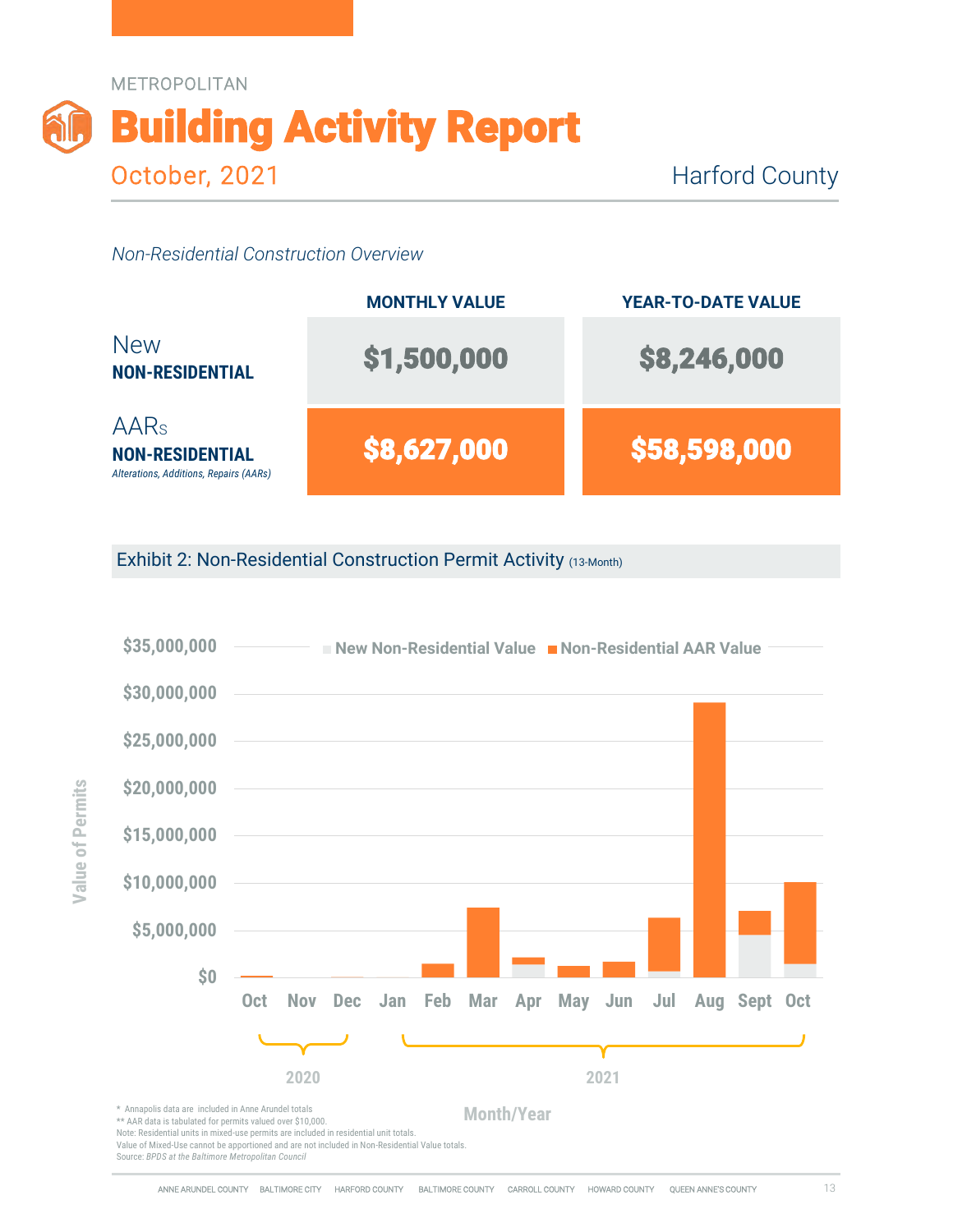



#### **YEAR-TO-DATE UNIT TOTAL**



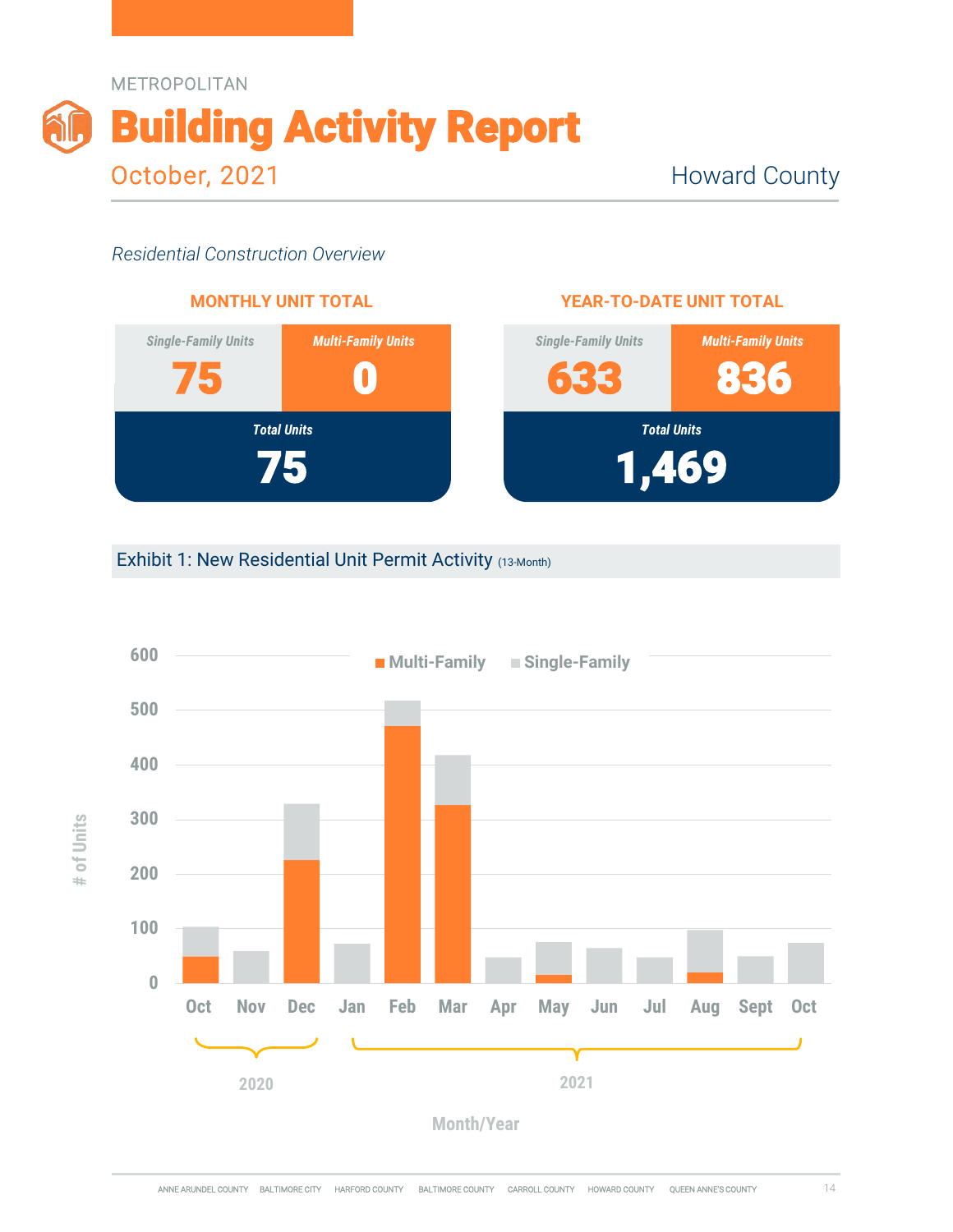

|                                                                                      | <b>MONTHLY VALUE</b> | <b>YEAR-TO-DATE VALUE</b> |
|--------------------------------------------------------------------------------------|----------------------|---------------------------|
| <b>New</b><br><b>NON-RESIDENTIAL</b>                                                 | \$89,297,000         | \$274,076,000             |
| AAR <sub>s</sub><br><b>NON-RESIDENTIAL</b><br>Alterations, Additions, Repairs (AARs) | \$56,465,000         | \$263,534,000             |

Exhibit 2: Non-Residential Construction Permit Activity (13-Month)



\*\* AAR data is tabulated for permits valued over \$10,000.

Note: Residential units in mixed-use permits are included in residential unit totals.

Value of Mixed-Use cannot be apportioned and are not included in Non-Residential Value totals.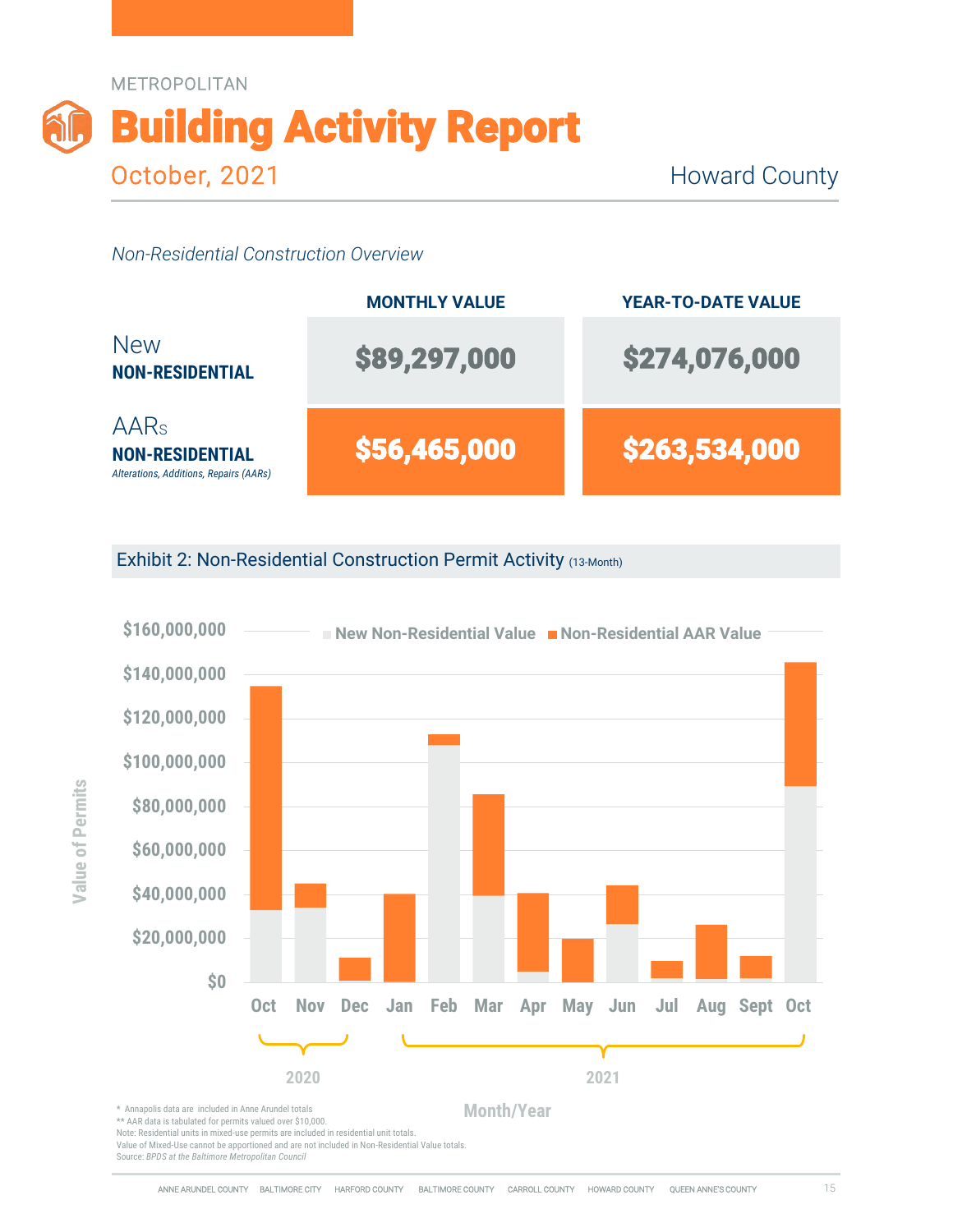



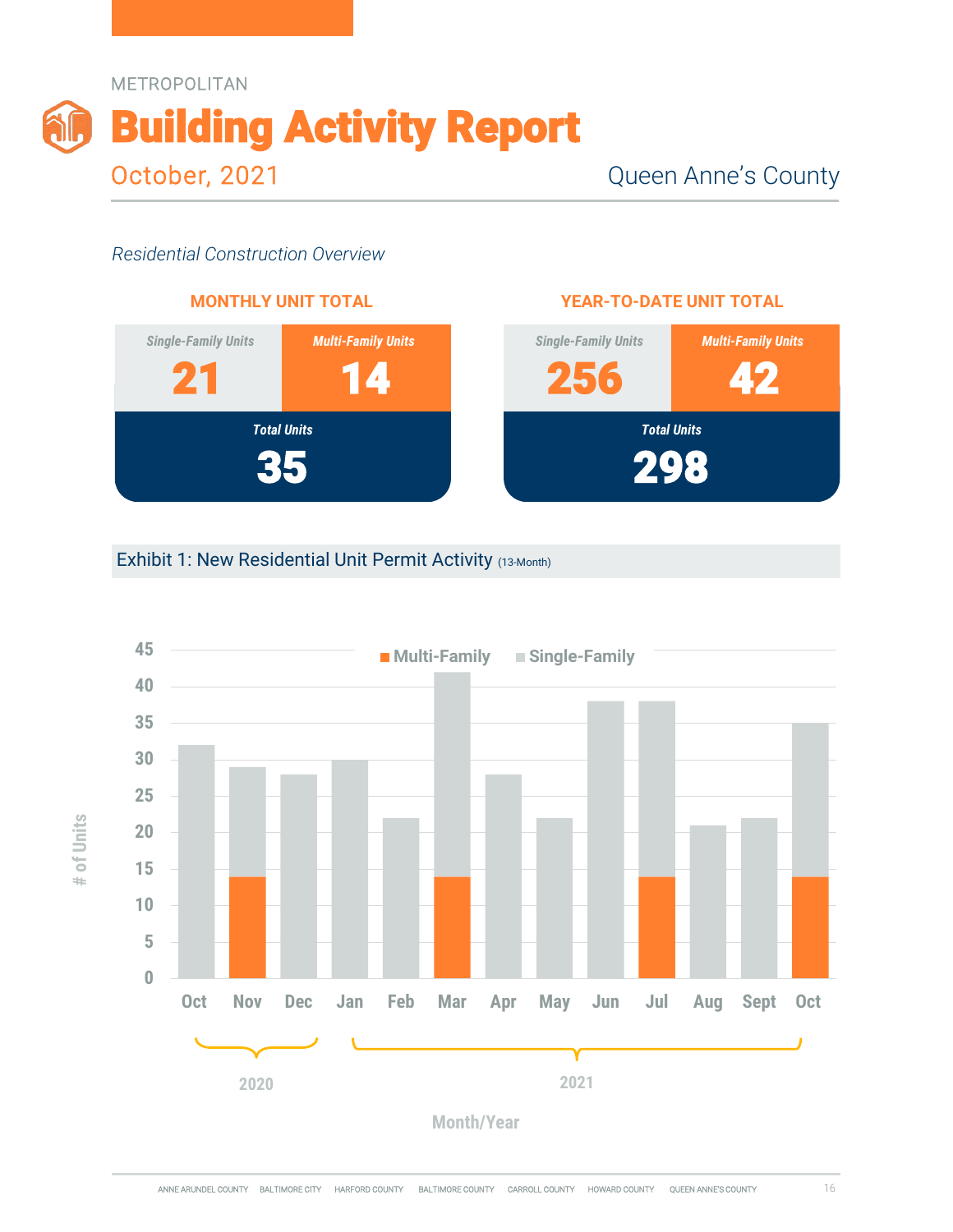

|                                                                                 | <b>MONTHLY VALUE</b> | <b>YEAR-TO-DATE VALUE</b> |
|---------------------------------------------------------------------------------|----------------------|---------------------------|
| <b>New</b><br><b>NON-RESIDENTIAL</b>                                            | \$11,872,000         | \$18,347,000              |
| <b>AARs</b><br><b>NON-RESIDENTIAL</b><br>Alterations, Additions, Repairs (AARs) | \$144,000            | \$4,946,000               |

Exhibit 2: Non-Residential Construction Permit Activity (13-Month)

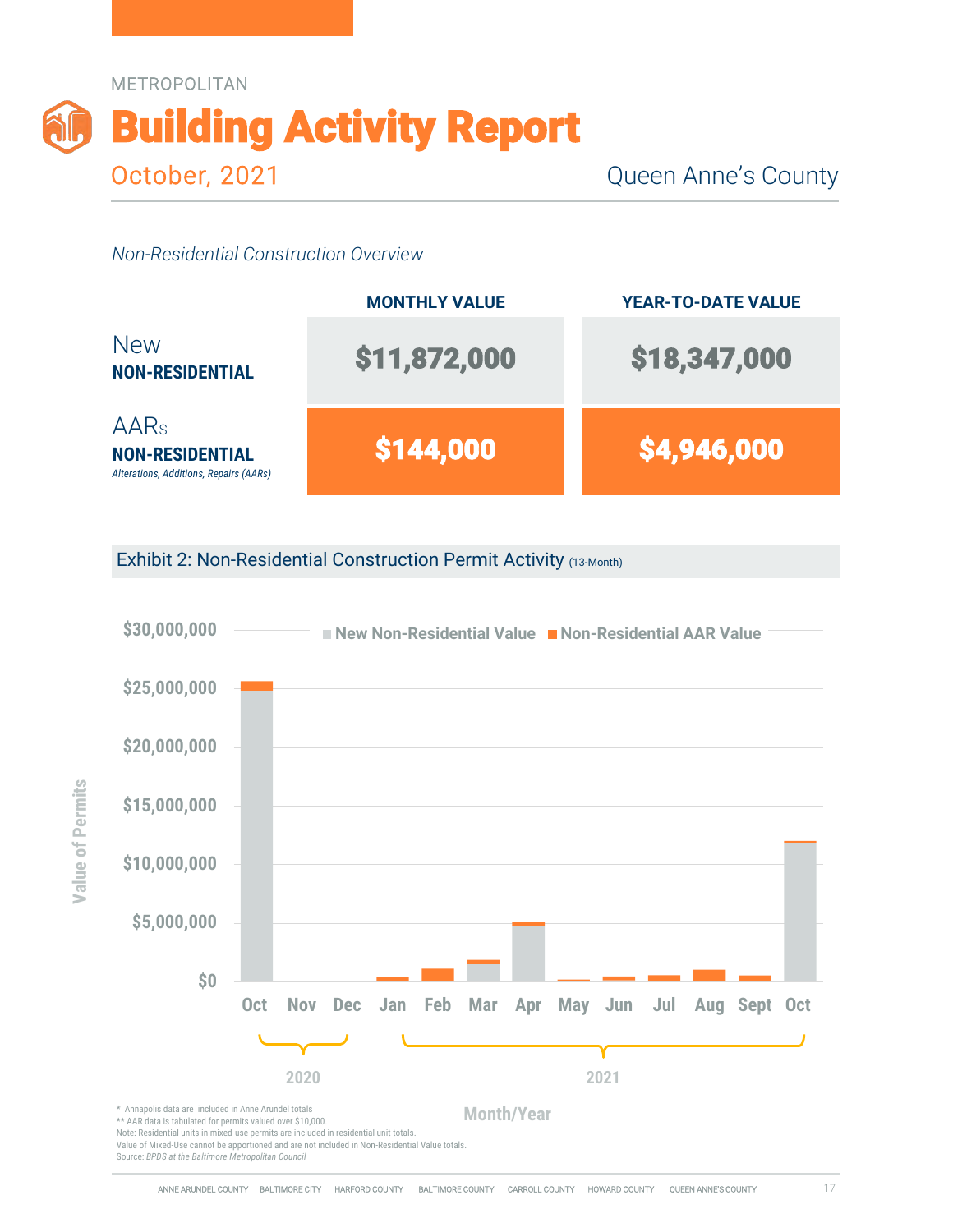#### METROPOLITAN

# Building Activity Report October, 2021

#### **Table A. Region's Most Significant New Non-Residential Projects**

| <b>METROPOLITAN</b><br><b>Building Activity Report</b>                                                                                                                                                               |                                                  |
|----------------------------------------------------------------------------------------------------------------------------------------------------------------------------------------------------------------------|--------------------------------------------------|
|                                                                                                                                                                                                                      |                                                  |
|                                                                                                                                                                                                                      |                                                  |
|                                                                                                                                                                                                                      |                                                  |
|                                                                                                                                                                                                                      |                                                  |
|                                                                                                                                                                                                                      |                                                  |
|                                                                                                                                                                                                                      |                                                  |
|                                                                                                                                                                                                                      |                                                  |
|                                                                                                                                                                                                                      |                                                  |
|                                                                                                                                                                                                                      |                                                  |
|                                                                                                                                                                                                                      |                                                  |
|                                                                                                                                                                                                                      |                                                  |
|                                                                                                                                                                                                                      |                                                  |
|                                                                                                                                                                                                                      |                                                  |
|                                                                                                                                                                                                                      |                                                  |
|                                                                                                                                                                                                                      |                                                  |
|                                                                                                                                                                                                                      |                                                  |
|                                                                                                                                                                                                                      |                                                  |
|                                                                                                                                                                                                                      |                                                  |
|                                                                                                                                                                                                                      |                                                  |
| October, 2021                                                                                                                                                                                                        |                                                  |
|                                                                                                                                                                                                                      |                                                  |
|                                                                                                                                                                                                                      |                                                  |
| Table A. Region's Most Significant New Non-Residential Projects                                                                                                                                                      |                                                  |
|                                                                                                                                                                                                                      |                                                  |
| <b>County/City</b><br><b>Description</b><br><b>Location</b><br><b>Amount</b>                                                                                                                                         | <b>Owner Name</b>                                |
| \$ 88,097,000 Howard<br>New Academic/Athletic Facility (Foundation Only)<br>Columbia                                                                                                                                 | <b>Howard Community College</b>                  |
| 10,000,000 Baltimore City<br>New Shell Industrial Warehouse (Between Church St. & Benhill)<br>Brooklyn                                                                                                               | Scannell Property #451, LLC                      |
| 10,000,000 Queen Anne's<br><b>Kent Island</b><br>New Water Treatment Plant w Lab, Ofc                                                                                                                                |                                                  |
| 3,700,000 Baltimore<br><b>Dundalk/Turners Station</b><br>New Medical Ofc Bldg                                                                                                                                        | Mace Real Estate LLC                             |
| <b>Baltimore City Canton</b><br>3,000,000<br>New Retail Bldg (3900 Boston St)                                                                                                                                        | <b>Refinery Canton LLC</b>                       |
| New Rstrnt, Deck, Cooler/Freezer, Mech Spce (Foundation Only)<br>1,872,000<br>Queen Anne's<br>Kent Island                                                                                                            |                                                  |
| 1,500,000<br>Harford<br>Edgewood/Joppa<br><b>New Community Center</b>                                                                                                                                                | Ot LLC                                           |
| 1,400,000<br>New Rstrnt w Drive Thru<br>Baltimore<br>Reisterstown/Owings Mills                                                                                                                                       | Lakeshore Outparcel LLC                          |
| 1,200,000<br>Howard<br>Elkridge<br>New Bldg - Taco Bell                                                                                                                                                              | Aks Inc                                          |
| Davidsonville/Harwood<br>New 1-Sty Shell Bldg "Hitching Post Plaza"<br>906,000<br>Anne Arundel                                                                                                                       | Soco Station LLC                                 |
| \$<br>New Boardwalk for Town of Mt. Airy<br>Carroll<br>525,000<br><b>Mount Airy</b>                                                                                                                                  | <b>Town Of Mount Airy</b>                        |
| \$<br>500,000 Carroll<br>New Clubhouse for "The Villages @ Meade's Crossing"<br>Taneytown                                                                                                                            | <b>Meades Crossing LLC</b>                       |
| Source: Building Permit Data System at the Baltimore Metropolitan Council                                                                                                                                            |                                                  |
|                                                                                                                                                                                                                      |                                                  |
|                                                                                                                                                                                                                      |                                                  |
|                                                                                                                                                                                                                      |                                                  |
| Table B. Region's Most Significant Non-Residential AAR Projects                                                                                                                                                      |                                                  |
| <b>County/City</b><br><b>Location</b><br><b>Description</b>                                                                                                                                                          | <b>Owner Name</b>                                |
| Laurel<br>Int Alts: Completion of Shell Bldg (Amazon)                                                                                                                                                                | Laurel Building LLC                              |
| <b>Amount</b><br>Edgemere<br>Int Alts: Instl Rack System, Pick Tunnels                                                                                                                                               | TPA Properties 23 LLC                            |
| 8,600,000 Harford<br>Aberdeen/Havre De Grace<br>Int Alts: Storage Racks, Platform for Fanatics<br>7,081,000 Howard<br>Int Alts: Fitout 1st Flr (USACE-RSFO)<br>Laurel                                                | Emerson Development Viii LLC                     |
| Clarksville<br>6,800,000 Howard<br>Addtn (Johns Hopkins Library Service Center)                                                                                                                                      | Johns Hopkins University                         |
| Int Alts (Flr 1, 4): Stud, Partitns, Ceilings, Rstrms, Lockers, Finishs, Fixturs<br>5,500,000 Baltimore<br>Lutherville                                                                                               | Johns Hopkins Subrban Health                     |
| 5,250,000 Baltimore<br><b>Essex</b><br>Grading, Paving<br>4,000,000 Baltimore<br>Reisterstown/Owings Mills<br>Int Alts (Retail to Self-Storage): Mezz, Doors, Stairs, Elevators, HVAC, Finishs, Fixturs              | <b>Baltimore County</b><br>Tru 2005 Re li Trust  |
| Int Reno (AT&T): Conference Areas, Breakrm, Open Ofc Spc<br>3,500,000 Howard<br>Columbia                                                                                                                             | Colgatedrive Associates LP                       |
| 3,303,000 Baltimore City<br><b>East Baltimore</b><br>Int Alts: Reno Inpatient Unit of Halstead-Osler & Nelson-Harvey Bldg                                                                                            | Johns Hopkins Hospital                           |
| \$ 30,000,000 Howard<br>\$ 20,401,000 Baltimore<br>3,080,000 Baltimore<br>Edgemere<br>Alts: Instl Crane, Pallet Conveyors, Maintenance Platform, Operator Area<br>Rosedale<br>3,000,000 Baltimore<br>Grading, Paving | <b>Tradepoint Atlantic Inc</b><br>Cosda Farm LLC |

#### **Table B. Region's Most Significant Non-Residential AAR Projects**

|                                                                                                                             |                                                      | Table A. Region's Most Significant New Non-Residential Projects                        |                 |                                                                                                                                  |                                                      |
|-----------------------------------------------------------------------------------------------------------------------------|------------------------------------------------------|----------------------------------------------------------------------------------------|-----------------|----------------------------------------------------------------------------------------------------------------------------------|------------------------------------------------------|
| <b>Amount</b>                                                                                                               | <b>County/City</b>                                   | <b>Location</b>                                                                        |                 | <b>Description</b>                                                                                                               | <b>Owner Name</b>                                    |
| \$88,097,000                                                                                                                | Howard                                               | Columbia                                                                               |                 | New Academic/Athletic Facility (Foundation Only)                                                                                 | <b>Howard Community College</b>                      |
| \$ 10,000,000 Baltimore City                                                                                                |                                                      | Brooklyn                                                                               |                 | New Shell Industrial Warehouse (Between Church St. & Benhill)                                                                    | Scannell Property #451, LLC                          |
|                                                                                                                             |                                                      |                                                                                        |                 |                                                                                                                                  |                                                      |
| Ş.                                                                                                                          | 10,000,000 Queen Anne's                              | <b>Kent Island</b>                                                                     |                 | New Water Treatment Plant w Lab, Ofc                                                                                             |                                                      |
| 3,700,000<br>S                                                                                                              | Baltimore                                            | <b>Dundalk/Turners Station</b>                                                         |                 | New Medical Ofc Bldg                                                                                                             | Mace Real Estate LLC                                 |
| \$                                                                                                                          | 3,000,000 Baltimore City Canton                      |                                                                                        |                 | New Retail Bldg (3900 Boston St)                                                                                                 | <b>Refinery Canton LLC</b>                           |
| \$<br>1,872,000                                                                                                             | Queen Anne's                                         | Kent Island                                                                            |                 | New Rstrnt, Deck, Cooler/Freezer, Mech Spce (Foundation Only)                                                                    |                                                      |
| \$<br>1,500,000                                                                                                             | Harford                                              | Edgewood/Joppa                                                                         |                 | <b>New Community Center</b>                                                                                                      | Ot LLC                                               |
| \$<br>1,400,000                                                                                                             | Baltimore                                            |                                                                                        |                 | Reisterstown/Owings Mills New Rstrnt w Drive Thru                                                                                | Lakeshore Outparcel LLC                              |
| \$                                                                                                                          | 1,200,000 Howard                                     | Elkridge                                                                               |                 | New Bldg - Taco Bell                                                                                                             | Aks Inc                                              |
|                                                                                                                             |                                                      |                                                                                        |                 |                                                                                                                                  |                                                      |
| \$<br>906,000                                                                                                               | Anne Arundel                                         | Davidsonville/Harwood                                                                  |                 | New 1-Sty Shell Bldg "Hitching Post Plaza"                                                                                       | Soco Station LLC                                     |
| \$                                                                                                                          | 525,000 Carroll                                      | <b>Mount Airy</b>                                                                      |                 | New Boardwalk for Town of Mt. Airy                                                                                               | Town Of Mount Airy                                   |
| \$                                                                                                                          | 500,000 Carroll                                      |                                                                                        |                 |                                                                                                                                  |                                                      |
|                                                                                                                             |                                                      | Taneytown<br>Source: Building Permit Data System at the Baltimore Metropolitan Council |                 | New Clubhouse for "The Villages @ Meade's Crossing"                                                                              | <b>Meades Crossing LLC</b>                           |
|                                                                                                                             |                                                      | Table B. Region's Most Significant Non-Residential AAR Projects                        |                 |                                                                                                                                  |                                                      |
| <b>Amount</b>                                                                                                               | <b>County/City</b>                                   | <b>Location</b>                                                                        |                 | <b>Description</b>                                                                                                               | <b>Owner Name</b>                                    |
|                                                                                                                             |                                                      | Laurel                                                                                 |                 | Int Alts: Completion of Shell Bldg (Amazon)                                                                                      | <b>Laurel Building LLC</b>                           |
|                                                                                                                             |                                                      | Edgemere                                                                               |                 | Int Alts: Instl Rack System, Pick Tunnels                                                                                        | TPA Properties 23 LLC                                |
| 8,600,000 Harford<br>7,081,000 Howard                                                                                       |                                                      | Aberdeen/Havre De Grace<br>Laurel                                                      |                 | Int Alts: Storage Racks, Platform for Fanatics<br>Int Alts: Fitout 1st Flr (USACE-RSFO)                                          | Emerson Development Viii LLC                         |
| 6,800,000 Howard                                                                                                            |                                                      | Clarksville                                                                            |                 | Addtn (Johns Hopkins Library Service Center)                                                                                     | Johns Hopkins University                             |
| 5,500,000 Baltimore                                                                                                         |                                                      | Lutherville                                                                            |                 | Int Alts (Flr 1, 4): Stud, Partitns, Ceilings, Rstrms, Lockers, Finishs, Fixturs                                                 | Johns Hopkins Subrban Health                         |
| 5,250,000 Baltimore                                                                                                         |                                                      | <b>Essex</b>                                                                           | Grading, Paving |                                                                                                                                  | <b>Baltimore County</b>                              |
| 4,000,000 Baltimore                                                                                                         |                                                      | Reisterstown/Owings Mills                                                              |                 | Int Alts (Retail to Self-Storage): Mezz, Doors, Stairs, Elevators, HVAC, Finishs, Fixturs                                        | Tru 2005 Re li Trust                                 |
| 3,500,000 Howard                                                                                                            | 3,303,000 Baltimore City East Baltimore              | Columbia                                                                               |                 | Int Reno (AT&T): Conference Areas, Breakrm, Open Ofc Spc<br>Int Alts: Reno Inpatient Unit of Halstead-Osler & Nelson-Harvey Bldg | Colgatedrive Associates LP<br>Johns Hopkins Hospital |
| \$ 30,000,000 Howard<br>\$ 20,401,000 Baltimore<br>\$<br>\$<br>\$<br>\$<br>\$<br>\$<br>\$<br>\$<br>3,080,000 Baltimore<br>s |                                                      | Edgemere                                                                               |                 | Alts: Instl Crane, Pallet Conveyors, Maintenance Platform, Operator Area                                                         | Tradepoint Atlantic Inc                              |
| 3,000,000 Baltimore                                                                                                         |                                                      | Rosedale                                                                               | Grading, Paving |                                                                                                                                  | Cosda Farm LLC                                       |
| \$<br>2,500,000 Anne Arundel<br>Ş.                                                                                          |                                                      | Jessup/Severn                                                                          |                 | Int Alts (Catalent Pharma Solutions)                                                                                             | Harmans Road Assoc LLC                               |
| 2,000,000 Carroll                                                                                                           |                                                      | Manchester<br><b>West Baltimore</b>                                                    |                 | Alts: Trash Conveyor, Instl Racking "Penguin Random House"<br>Int Reno: Extend Utilities to Upper Flrs                           | Stag Hampstead LLC                                   |
|                                                                                                                             | 2,000,000 Baltimore City<br>2,000,000 Baltimore City | <b>West Baltimore</b>                                                                  |                 | Int/Ext Reno: Stairs, Exit, Mech, Electric, Plumbing, Lobby, Bthrm, Elevator, Skylights                                          | Calhoun Street Investments                           |
| S<br>\$<br>\$<br>1,900,000 Baltimore<br>\$                                                                                  |                                                      |                                                                                        |                 | Greenspring Valley/Pikesville Int/Ext Alts: Stud, Partitns, Ceiling, HVAC, Floor, Break Rm, Restrms, Façade, Canopy              | St Thomas Ggcal LLC                                  |
| 1,700,000 Annapolis<br>\$                                                                                                   |                                                      | Annapolis                                                                              | Addtn, Fitout   |                                                                                                                                  | Bon Secours Hospital Baltimore                       |
| 1,500,000 Baltimore<br>Ş.<br>\$                                                                                             |                                                      | Towson/Loch Raven                                                                      |                 | Int Alts: Millwork, Doors, Ceiling, HVAC, Rstrms, Fixturs, Finishs                                                               | University of Maryland St Jose                       |
| 1,376,000 Carroll<br>\$                                                                                                     | 1,200,000 Baltimore City                             | Manchester<br>Canton                                                                   |                 | Int Alts: Instl Pallet Rack "Penguin Random House"<br>Alts: Demo CMU Wall to Open Factory Up, Sprnklrs                           | Stag Hampstead LLC<br>2111 Van Deman Street LLC      |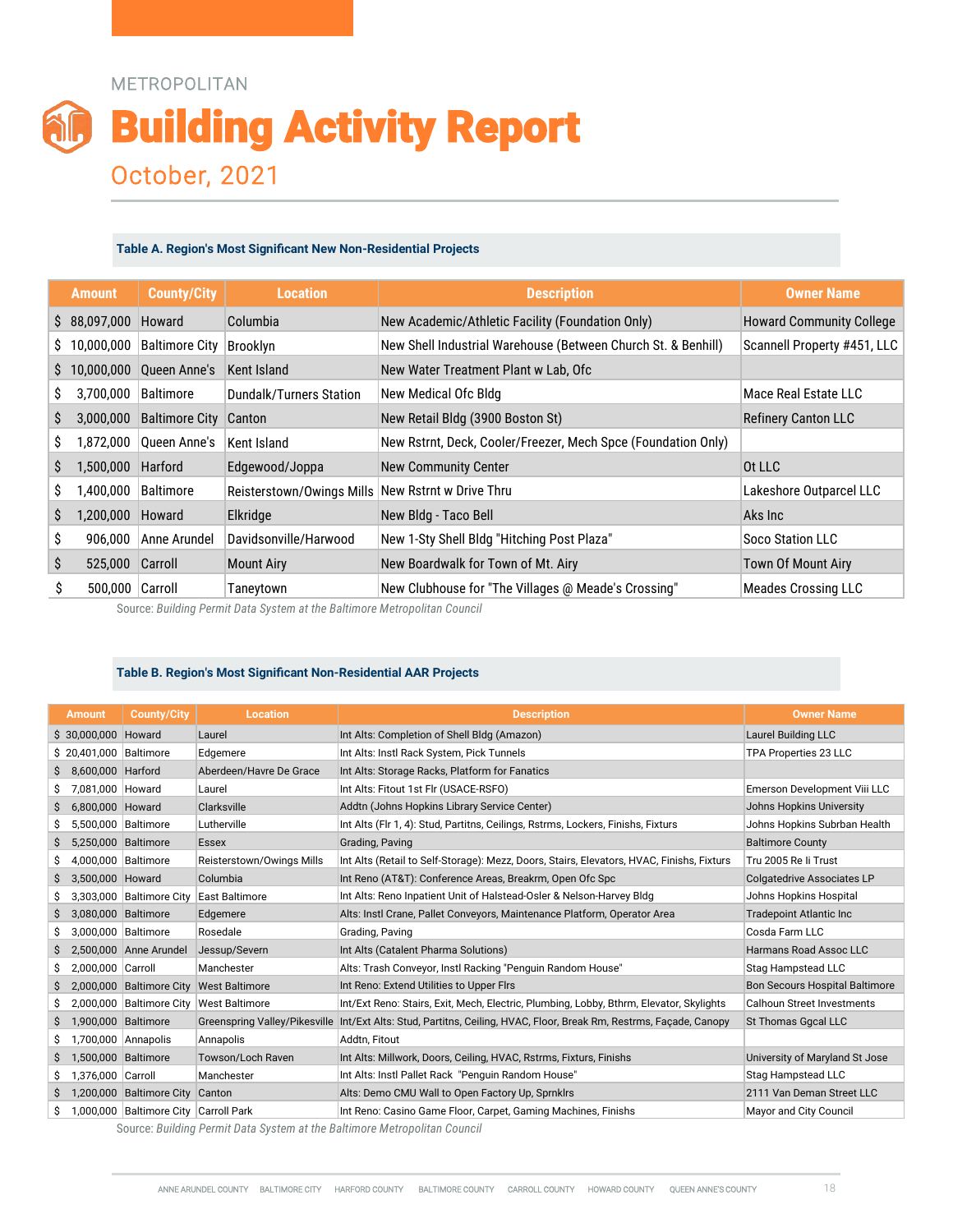

#### **Table 1a. Residential Construction Activity**

|                                         | <b>October</b>                                                           | <b>YTD</b>                                                                                                            | <b>YTD</b>                                                                                                                                                                                                                                                     | <b>October</b>                                             | <b>October</b>                                                         |                                                                                     | YTD                                                                                                                                                                                                              | <b>October</b>                                                                                       | <b>October</b>                                                             | <b>YTD</b>                                                                              | <b>YTD</b><br>2021                                                                                                                                                                                                        |
|-----------------------------------------|--------------------------------------------------------------------------|-----------------------------------------------------------------------------------------------------------------------|----------------------------------------------------------------------------------------------------------------------------------------------------------------------------------------------------------------------------------------------------------------|------------------------------------------------------------|------------------------------------------------------------------------|-------------------------------------------------------------------------------------|------------------------------------------------------------------------------------------------------------------------------------------------------------------------------------------------------------------|------------------------------------------------------------------------------------------------------|----------------------------------------------------------------------------|-----------------------------------------------------------------------------------------|---------------------------------------------------------------------------------------------------------------------------------------------------------------------------------------------------------------------------|
| <b>Anne Arundel</b>                     |                                                                          |                                                                                                                       |                                                                                                                                                                                                                                                                | $\overline{\phantom{0}}$                                   | ÷.                                                                     | 24                                                                                  |                                                                                                                                                                                                                  |                                                                                                      |                                                                            |                                                                                         | 1,577                                                                                                                                                                                                                     |
| Annapolis*                              | $\sim$                                                                   |                                                                                                                       |                                                                                                                                                                                                                                                                | $\overline{\phantom{a}}$                                   | ÷                                                                      | $\bar{a}$                                                                           |                                                                                                                                                                                                                  |                                                                                                      | H.                                                                         |                                                                                         | (19)                                                                                                                                                                                                                      |
| $\overline{7}$<br><b>Baltimore City</b> | 46                                                                       | 56                                                                                                                    | 196                                                                                                                                                                                                                                                            | 21                                                         | ÷.                                                                     |                                                                                     |                                                                                                                                                                                                                  | 28                                                                                                   |                                                                            |                                                                                         | 1,550                                                                                                                                                                                                                     |
| <b>Baltimore</b>                        | 58                                                                       | 611                                                                                                                   | 848                                                                                                                                                                                                                                                            |                                                            | ÷.                                                                     | 662                                                                                 | 100                                                                                                                                                                                                              | 448                                                                                                  |                                                                            |                                                                                         | 948                                                                                                                                                                                                                       |
| Carroll<br>38                           | 60                                                                       | 375                                                                                                                   | 475                                                                                                                                                                                                                                                            | ٠                                                          | ÷.                                                                     |                                                                                     | ÷.                                                                                                                                                                                                               | 38                                                                                                   |                                                                            |                                                                                         | 475                                                                                                                                                                                                                       |
| <b>Harford</b><br>40                    | 29                                                                       | 612                                                                                                                   | 398                                                                                                                                                                                                                                                            | $\overline{\phantom{a}}$                                   | ÷.                                                                     | 128                                                                                 | 272                                                                                                                                                                                                              | 40                                                                                                   | 29                                                                         | 740                                                                                     | 670                                                                                                                                                                                                                       |
| Howard<br>54                            | 75                                                                       | 489                                                                                                                   | 633                                                                                                                                                                                                                                                            | 50                                                         | ÷.                                                                     | 233                                                                                 | 836                                                                                                                                                                                                              | 104                                                                                                  | 75                                                                         | 722                                                                                     | 1,469                                                                                                                                                                                                                     |
| $32\,$<br><b>Queen Annes</b>            | 21                                                                       | 151                                                                                                                   | 256                                                                                                                                                                                                                                                            | $\overline{\phantom{0}}$                                   | 14                                                                     | 1                                                                                   | 42                                                                                                                                                                                                               | 32                                                                                                   | 35                                                                         | 152                                                                                     | 298                                                                                                                                                                                                                       |
| 475<br>Region                           | 361                                                                      | 3,996                                                                                                                 | 4,055                                                                                                                                                                                                                                                          | 430                                                        | 14                                                                     | 2,574                                                                               | 2,932                                                                                                                                                                                                            | 905                                                                                                  |                                                                            | 6,570                                                                                   | 6,987                                                                                                                                                                                                                     |
| Regional Change 2020-2021               | (114)                                                                    |                                                                                                                       | 59                                                                                                                                                                                                                                                             |                                                            | (416)                                                                  |                                                                                     | 358                                                                                                                                                                                                              |                                                                                                      | (530)                                                                      |                                                                                         | 417                                                                                                                                                                                                                       |
| As a Percent                            |                                                                          |                                                                                                                       |                                                                                                                                                                                                                                                                |                                                            |                                                                        |                                                                                     |                                                                                                                                                                                                                  |                                                                                                      |                                                                            |                                                                                         | 6.3%                                                                                                                                                                                                                      |
|                                         |                                                                          |                                                                                                                       |                                                                                                                                                                                                                                                                |                                                            |                                                                        |                                                                                     |                                                                                                                                                                                                                  |                                                                                                      |                                                                            |                                                                                         |                                                                                                                                                                                                                           |
|                                         |                                                                          |                                                                                                                       |                                                                                                                                                                                                                                                                |                                                            |                                                                        |                                                                                     |                                                                                                                                                                                                                  |                                                                                                      |                                                                            |                                                                                         |                                                                                                                                                                                                                           |
|                                         |                                                                          |                                                                                                                       |                                                                                                                                                                                                                                                                |                                                            |                                                                        |                                                                                     |                                                                                                                                                                                                                  |                                                                                                      |                                                                            |                                                                                         |                                                                                                                                                                                                                           |
| October                                 |                                                                          | <b>YTD</b>                                                                                                            |                                                                                                                                                                                                                                                                |                                                            |                                                                        | <b>YTD</b>                                                                          | <b>YTD</b>                                                                                                                                                                                                       |                                                                                                      | <b>October</b>                                                             | <b>YTD</b>                                                                              | <b>YTD</b>                                                                                                                                                                                                                |
| 2020                                    |                                                                          |                                                                                                                       |                                                                                                                                                                                                                                                                |                                                            |                                                                        |                                                                                     | 2021                                                                                                                                                                                                             |                                                                                                      |                                                                            |                                                                                         | 2021                                                                                                                                                                                                                      |
|                                         |                                                                          |                                                                                                                       |                                                                                                                                                                                                                                                                |                                                            |                                                                        |                                                                                     |                                                                                                                                                                                                                  |                                                                                                      |                                                                            |                                                                                         | 108,803<br>(28, 648)                                                                                                                                                                                                      |
|                                         |                                                                          |                                                                                                                       |                                                                                                                                                                                                                                                                |                                                            |                                                                        |                                                                                     |                                                                                                                                                                                                                  |                                                                                                      |                                                                            |                                                                                         | 110,764                                                                                                                                                                                                                   |
|                                         |                                                                          |                                                                                                                       |                                                                                                                                                                                                                                                                |                                                            |                                                                        |                                                                                     |                                                                                                                                                                                                                  |                                                                                                      |                                                                            |                                                                                         | 102,758                                                                                                                                                                                                                   |
| 93                                      | 120                                                                      | 1,027                                                                                                                 | 8,874                                                                                                                                                                                                                                                          |                                                            |                                                                        |                                                                                     | 114,513                                                                                                                                                                                                          | 2,360                                                                                                | 5,008                                                                      | 24,319                                                                                  | 41,439                                                                                                                                                                                                                    |
| $\overline{2}$                          | 15                                                                       | 107                                                                                                                   | 12,168                                                                                                                                                                                                                                                         |                                                            |                                                                        |                                                                                     | 169,829                                                                                                                                                                                                          | 36                                                                                                   | 317                                                                        | 1,504                                                                                   | 3,700                                                                                                                                                                                                                     |
| 163                                     | 166<br>1,309                                                             | 1,602                                                                                                                 | 18,427                                                                                                                                                                                                                                                         | 17,067                                                     | 134,656                                                                |                                                                                     | 160,019                                                                                                                                                                                                          | 5,236                                                                                                | 8,078                                                                      | 45,638                                                                                  | 68,810                                                                                                                                                                                                                    |
|                                         |                                                                          |                                                                                                                       |                                                                                                                                                                                                                                                                |                                                            |                                                                        |                                                                                     |                                                                                                                                                                                                                  |                                                                                                      | 448                                                                        | 3,879                                                                                   | 4,430                                                                                                                                                                                                                     |
| 12                                      | 4                                                                        | 58<br>42                                                                                                              | 5,881                                                                                                                                                                                                                                                          | 6,815                                                      | 29,879                                                                 |                                                                                     | 63,110                                                                                                                                                                                                           | 637                                                                                                  |                                                                            |                                                                                         |                                                                                                                                                                                                                           |
| 822                                     | 860<br>6,140                                                             | 8,332                                                                                                                 | 153,734                                                                                                                                                                                                                                                        | 87,597                                                     | 1,093,665                                                              |                                                                                     | 1,116,250                                                                                                                                                                                                        | 35,379                                                                                               | 41,204                                                                     | 388,342                                                                                 | 440,704                                                                                                                                                                                                                   |
|                                         | <b>October</b><br>2020<br>215<br>(12)<br>89<br>222<br>(42)<br>117<br>213 | <b>Appendix</b><br>October, 2021<br>2021<br>$72\,$<br>$-24.0%$<br><b>October</b><br>2021<br>220<br>(35)<br>131<br>204 | <b>Table 1a. Residential Construction Activity</b><br><b>Single-Family Units</b><br>2020<br>1,702<br>(40)<br><b>Number of AAR Permits**</b><br><b>YTD</b><br>2020<br>2021<br>1,727<br>2,284<br>(248)<br>(439)<br>1,015<br>1,235<br>2,035<br>1,284<br>714<br>33 | 2021<br>1,249<br>(11)<br>1.5%<br>39,328<br>1,593<br>67,463 | 2020<br>359<br>October<br>2020<br>(3, 257)<br>$\overline{\phantom{a}}$ | 2021<br>$-96.7%$<br>October<br>2021<br>15,250<br>9,957<br>15,595<br>13,851<br>9,062 | <b>Multi-Family Units</b><br>1,481<br>45<br><b>Value of New Residential</b><br><b>Construction Activity</b><br>(thousands of dollars)<br>2020<br>304,152<br>(17, 759)<br>132,149<br>231,251<br>81,656<br>179,922 | <b>YTD</b><br>2020<br>2021<br>328<br>(8)<br>1,354<br>13.9%<br>272,028<br>5,707<br>112,320<br>224,431 | 2020<br>215<br>(12)<br>October<br>2020<br>8,534<br>(917)<br>9,092<br>9,484 | 2021<br>72<br>46<br>58<br>60<br>$-58.6%$<br>2021<br>10,246<br>(1,602)<br>8,310<br>8,797 | <b>Total Units</b><br>2020<br>1,726<br>(40)<br>1,537<br>1,273<br>420<br>375<br><b>Value of Additions,</b><br><b>Alterations and Repairs</b><br>(thousands of dollars)<br>2020<br>79,951<br>(13, 895)<br>164,064<br>68,987 |

|                           |                 | Number of AAR Permits** |                    |                    |                 |                          | <b>Value of New Residential</b><br><b>Construction Activity</b><br>(thousands of dollars) |                    |                 |                        | <b>Value of Additions,</b><br><b>Alterations and Repairs</b><br>(thousands of dollars) |                    |
|---------------------------|-----------------|-------------------------|--------------------|--------------------|-----------------|--------------------------|-------------------------------------------------------------------------------------------|--------------------|-----------------|------------------------|----------------------------------------------------------------------------------------|--------------------|
|                           | October<br>2020 | <b>October</b><br>2021  | <b>YTD</b><br>2020 | <b>YTD</b><br>2021 | October<br>2020 | October<br>2021          | <b>YTD</b><br>2020                                                                        | <b>YTD</b><br>2021 | October<br>2020 | <b>October</b><br>2021 | <b>YTD</b><br>2020                                                                     | <b>YTD</b><br>2021 |
| <b>Anne Arundel</b>       | 222             | 220                     | 1,727              | 2,284              | 39,328          | 15,250                   | 304,152                                                                                   | 272,028            | 8,534           | 10,246                 | 79,951                                                                                 | 108,803            |
| Annapolis*                | (42)            | (35)                    | (248)              | (439)              | (3,257)         | $\overline{\phantom{a}}$ | (17, 759)                                                                                 | 5,707              | (917)           | (1,602)                | (13,895)                                                                               | (28, 648)          |
| <b>Baltimore City</b>     | 117             | 131                     | 1,015              | 1,235              | 1,593           | 9,957                    | 132,149                                                                                   | 112,320            | 9,092           | 8,310                  | 164,064                                                                                | 110,764            |
| <b>Baltimore</b>          | 213             | 204                     | 1,284              | 2,035              | 67,463          | 15,595                   | 231,251                                                                                   | 224,431            | 9,484           | 8,797                  | 68,987                                                                                 | 102,758            |
| Carroll                   | 93              | 120                     | 714                | 1,027              | 8,874           | 13,851                   | 81,656                                                                                    | 114,513            | 2,360           | 5,008                  | 24,319                                                                                 | 41,439             |
| <b>Harford</b>            | $\overline{2}$  | 15                      | 33                 | 107                | 12,168          | 9,062                    | 179,922                                                                                   | 169,829            | 36              | 317                    | 1,504                                                                                  | 3,700              |
| Howard                    | 163             | 166                     | 1,309              | 1,602              | 18,427          | 17.067                   | 134.656                                                                                   | 160,019            | 5,236           | 8,078                  | 45,638                                                                                 | 68,810             |
| <b>Oueen Annes</b>        | 12              | 4                       | 58                 | 42                 | 5,881           | 6,815                    | 29,879                                                                                    | 63,110             | 637             | 448                    | 3,879                                                                                  | 4,430              |
| Region                    | 822             | 860                     | 6,140              | 8,332              | 153,734         | 87,597                   | 1,093,665                                                                                 | 1,116,250          | 35,379          | 41,204                 | 388,342                                                                                | 440,704            |
| Regional Change 2020-2021 |                 | 38                      |                    | 2,192              |                 | (66, 137)                |                                                                                           | 22,585             |                 | 5,825                  |                                                                                        | 52,362             |
| As a Percent              |                 | 4.6%                    |                    | 35.7%              |                 | $-43.0%$                 |                                                                                           | 2.1%               |                 | 16.5%                  |                                                                                        | 13.5%              |

\* As of Aug 2020, Queen Anne's County is included in the Regional BPDS<br>\*\* Annapolis data are included in Anne Arundel totals<br>\*\*\* AAR data is tabulated for permits valued over \$10,000.<br>Note: Residential units in mixed-use p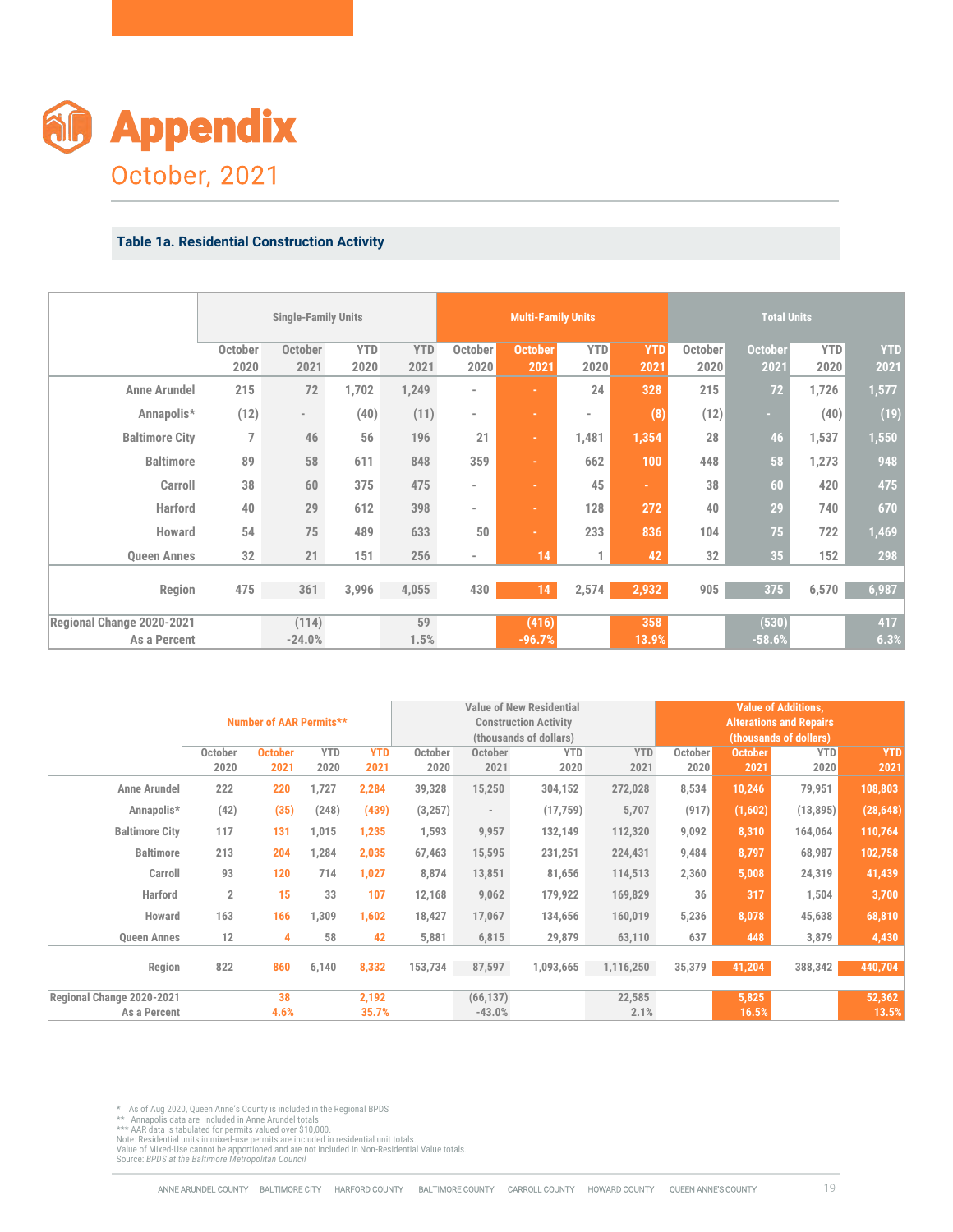

#### **Table 1b. Non-Residential Construction Activity**

| <b>Appendix</b><br>October, 2021                       |                                   |                         |                                |                    |                                    |                                     |                                                        |                    |                      |                                                      |                                                          |                    |                          |
|--------------------------------------------------------|-----------------------------------|-------------------------|--------------------------------|--------------------|------------------------------------|-------------------------------------|--------------------------------------------------------|--------------------|----------------------|------------------------------------------------------|----------------------------------------------------------|--------------------|--------------------------|
|                                                        |                                   |                         |                                |                    |                                    |                                     |                                                        |                    |                      |                                                      |                                                          |                    |                          |
|                                                        |                                   |                         |                                |                    |                                    |                                     |                                                        |                    |                      |                                                      |                                                          |                    |                          |
|                                                        |                                   |                         |                                |                    |                                    |                                     |                                                        |                    |                      |                                                      |                                                          |                    |                          |
|                                                        |                                   |                         |                                |                    |                                    |                                     |                                                        |                    |                      |                                                      |                                                          |                    |                          |
|                                                        |                                   |                         |                                |                    |                                    |                                     |                                                        |                    |                      |                                                      |                                                          |                    |                          |
|                                                        |                                   |                         |                                |                    |                                    |                                     |                                                        |                    |                      |                                                      |                                                          |                    |                          |
|                                                        |                                   |                         |                                |                    |                                    |                                     |                                                        |                    |                      |                                                      |                                                          |                    |                          |
|                                                        |                                   |                         |                                |                    |                                    |                                     |                                                        |                    |                      |                                                      |                                                          |                    |                          |
|                                                        |                                   |                         |                                |                    |                                    |                                     |                                                        |                    |                      |                                                      |                                                          |                    |                          |
|                                                        |                                   |                         |                                |                    |                                    |                                     |                                                        |                    |                      |                                                      |                                                          |                    |                          |
|                                                        |                                   |                         |                                |                    |                                    |                                     |                                                        |                    |                      |                                                      |                                                          |                    |                          |
|                                                        |                                   |                         |                                |                    |                                    |                                     |                                                        |                    |                      |                                                      |                                                          |                    |                          |
|                                                        |                                   |                         |                                |                    |                                    |                                     |                                                        |                    |                      |                                                      |                                                          |                    |                          |
|                                                        |                                   |                         |                                |                    |                                    |                                     |                                                        |                    |                      |                                                      |                                                          |                    |                          |
|                                                        |                                   |                         |                                |                    |                                    |                                     |                                                        |                    |                      |                                                      |                                                          |                    |                          |
| <b>Table 1b. Non-Residential Construction Activity</b> |                                   |                         |                                |                    |                                    |                                     |                                                        |                    |                      |                                                      |                                                          |                    |                          |
|                                                        |                                   |                         |                                |                    |                                    | <b>Value of New Non-Residential</b> |                                                        |                    |                      |                                                      | <b>Value of Additions,</b>                               |                    |                          |
|                                                        |                                   |                         | <b>Number of AAR Permits**</b> |                    |                                    |                                     | <b>Construction Activity</b><br>(thousands of dollars) |                    |                      |                                                      | <b>Alterations and Repairs</b><br>(thousands of dollars) |                    |                          |
|                                                        | October<br>2020                   | <b>October</b><br>2021  | <b>YTD</b><br>2020             | <b>YTD</b><br>2021 | October<br>2020                    | October<br>2021                     |                                                        | <b>YTD</b><br>2020 | <b>YTD</b><br>2021   | October<br>2020                                      | <b>October</b><br>2021                                   | <b>YTD</b><br>2020 | <b>YTD</b><br>2021       |
| <b>Anne Arundel</b>                                    | 111                               | 118                     | 1,004                          | 1,134              | 5,468                              | 1,086                               |                                                        | 39,263             | 128,489              | 15,769                                               | 11,652                                                   | 228,054            | 180,849                  |
| Annapolis*                                             | (19)                              | (20)                    | (163)                          | (166)              | $\overline{\phantom{a}}$           | $\sim$                              |                                                        | (75)               | (160)                | (1, 309)                                             | (3, 210)                                                 | (24, 555)          | (24, 481)                |
| <b>Baltimore City</b>                                  | 69                                | 60                      | 541                            | 532                | 32,140                             | 13,000                              |                                                        | 163,651            | 299,537              | 107,064                                              | 18,296                                                   | 412,762            | 380,870                  |
| <b>Baltimore</b>                                       | 143                               | 128                     | 978                            | 1,259              | 12,150                             | 5,560                               |                                                        | 94,402             | 384,506              | 28,894                                               | 57,599                                                   | 396,093            | 490,856                  |
| Carroll                                                | 12                                | 24                      | 99                             | 189                | 342                                | 1,025                               |                                                        | 13,140             | 12,494               | 10,096                                               | 5,355                                                    | 89,939             | 35,511                   |
| Harford                                                | $\,$ 5                            | $\overline{\mathbf{3}}$ | 24                             | 55                 | $\sim$                             | 1,500                               |                                                        | 24,422             | 8,246                | 234                                                  | 8,627                                                    | 10,098             | 58,598                   |
| Howard                                                 | 41                                | 45                      | 418                            | 435                | 32,904                             | 89,297                              |                                                        | 90,917             | 274,076              | 101,974                                              | 56,465                                                   | 276,126            | 263,534                  |
| <b>Queen Annes</b><br>Region                           | $\overline{7}$<br>388             | 4<br>382                | 37<br>3,101                    | 69<br>3,673        | 24,832<br>107,836                  | 11,872<br>123,340                   |                                                        | 26,051<br>451,846  | 18,347<br>1,125,695  | 817<br>264,848                                       | 144<br>158,138                                           | 2,236<br>1,415,308 | 4,946<br>1,415,164       |
| Regional Change 2020-2021                              |                                   | (6)                     |                                | 572                |                                    | 15,504                              |                                                        |                    | 673,849              |                                                      | (106, 710)                                               |                    | (144)                    |
| As a Percent                                           |                                   | $-1.5%$                 |                                | 18.4%              |                                    | 14.4%                               |                                                        |                    | 149.1%               |                                                      | $-40.3%$                                                 |                    | 0.0%                     |
|                                                        |                                   |                         |                                |                    |                                    |                                     |                                                        |                    |                      |                                                      |                                                          |                    |                          |
| <b>Table 1c. Mixed-Use Construction Activity</b>       |                                   |                         |                                |                    |                                    |                                     |                                                        |                    |                      |                                                      |                                                          |                    |                          |
|                                                        |                                   |                         |                                |                    | <b>Number of Residential Units</b> |                                     |                                                        |                    |                      |                                                      | <b>Value of Mixed-Use</b>                                |                    |                          |
|                                                        |                                   |                         |                                |                    | in Mixed-Use Permits               |                                     |                                                        |                    |                      |                                                      | <b>Construction Activity</b>                             |                    |                          |
|                                                        |                                   |                         |                                |                    |                                    |                                     |                                                        |                    |                      |                                                      | (thousands of dollars)                                   |                    |                          |
|                                                        |                                   |                         | <b>October</b>                 | <b>October</b>     |                                    | <b>YTD</b>                          | <b>YTD</b>                                             |                    | <b>October</b>       | <b>October</b>                                       | <b>YTD</b>                                               |                    | <b>YTD</b>               |
|                                                        |                                   |                         | 2020                           | 2021               |                                    | 2020                                | 2021                                                   |                    | 2020                 | 2021                                                 | 2020                                                     |                    | 2021                     |
|                                                        | <b>Anne Arundel</b><br>Annapolis* |                         | $\overline{\phantom{a}}$<br>÷, | ٠                  |                                    | $\sim$                              | $\boldsymbol{6}$                                       |                    | $\blacksquare$<br>ä, | $\overline{a}$                                       | i.                                                       |                    | 2,103<br>(2, 103)        |
|                                                        | <b>Baltimore City</b>             |                         | 21                             | ٠<br>٠             |                                    | $\overline{\phantom{a}}$<br>769     | (6)<br>899                                             |                    | 1,750                | $\overline{\phantom{a}}$<br>$\overline{\phantom{a}}$ | 146,310                                                  |                    | 196,200                  |
|                                                        | <b>Baltimore</b>                  |                         | $\overline{\phantom{a}}$       | ÷                  |                                    | 231                                 | ä,                                                     |                    | i.                   | $\overline{\phantom{a}}$                             | 60,000                                                   |                    |                          |
|                                                        | <b>Carroll</b>                    |                         | $\overline{a}$                 | ٠                  |                                    | $\overline{\phantom{a}}$            | ä                                                      |                    | $\blacksquare$       | $\overline{\phantom{a}}$                             | i.                                                       |                    | $\overline{\phantom{a}}$ |
|                                                        |                                   |                         |                                | ٠                  |                                    |                                     | ä,                                                     |                    | ä,                   | $\blacksquare$                                       | $\overline{a}$                                           |                    |                          |
|                                                        | <b>Harford</b>                    |                         |                                |                    |                                    | $\overline{2}$                      | 472                                                    |                    | 700                  | $\overline{a}$                                       | 700                                                      |                    | 5,500                    |
|                                                        | <b>Howard</b>                     |                         | $\mathbf 2$                    |                    |                                    |                                     |                                                        |                    |                      |                                                      | $E \cap \Omega$                                          |                    |                          |

#### **Table 1c. Mixed-Use Construction Activity**

|                        |                       | <b>Table 1b. Non-Residential Construction Activity</b> |                                |                          |                                                            |                          |                          |                                                                                               |                          |                   |                                                                                        |                    |                    |
|------------------------|-----------------------|--------------------------------------------------------|--------------------------------|--------------------------|------------------------------------------------------------|--------------------------|--------------------------|-----------------------------------------------------------------------------------------------|--------------------------|-------------------|----------------------------------------------------------------------------------------|--------------------|--------------------|
|                        |                       |                                                        | <b>Number of AAR Permits**</b> |                          |                                                            |                          |                          | <b>Value of New Non-Residential</b><br><b>Construction Activity</b><br>(thousands of dollars) |                          |                   | <b>Value of Additions,</b><br><b>Alterations and Repairs</b><br>(thousands of dollars) |                    |                    |
|                        |                       | October<br>2020                                        | <b>October</b><br>2021         | <b>YTD</b><br>2020       | <b>YTD</b><br>2021                                         | October<br>2020          | October<br>2021          | <b>YTD</b><br>2020                                                                            | <b>YTD</b><br>2021       | October<br>2020   | <b>October</b><br>2021                                                                 | <b>YTD</b><br>2020 | <b>YTD</b><br>2021 |
|                        | <b>Anne Arundel</b>   | 111                                                    | 118                            | 1,004                    | 1,134                                                      | 5,468                    | 1,086                    | 39,263                                                                                        | 128,489                  | 15,769            | 11,652                                                                                 | 228,054            | 180,849            |
|                        | Annapolis*            | (19)                                                   | (20)                           | (163)                    | (166)                                                      |                          | $\overline{\phantom{a}}$ | (75)                                                                                          | (160)                    | (1, 309)          | (3, 210)                                                                               | (24, 555)          | (24, 481)          |
|                        | <b>Baltimore City</b> | 69                                                     | 60                             | 541                      | 532                                                        | 32,140                   | 13,000                   | 163,651                                                                                       | 299,537                  | 107,064           | 18,296                                                                                 | 412,762            | 380,870            |
|                        | <b>Baltimore</b>      | 143                                                    | 128                            | 978                      | 1,259                                                      | 12,150                   | 5,560                    | 94,402                                                                                        | 384,506                  | 28,894            | 57,599                                                                                 | 396,093            | 490,856            |
|                        | Carroll               | 12                                                     | 24                             | 99                       | 189                                                        | 342                      | 1,025                    | 13,140                                                                                        | 12,494                   | 10,096            | 5,355                                                                                  | 89,939             | 35,511             |
|                        | <b>Harford</b>        | 5                                                      | 3                              | 24                       | 55                                                         | $\overline{\phantom{a}}$ | 1,500                    | 24,422                                                                                        | 8,246                    | 234               | 8,627                                                                                  | 10,098             | 58,598             |
|                        | Howard                | 41                                                     | 45                             | 418                      | 435                                                        | 32,904                   | 89,297                   | 90,917                                                                                        | 274,076                  | 101,974           | 56,465                                                                                 | 276,126            | 263,534            |
|                        | <b>Queen Annes</b>    | $\overline{7}$                                         | 4                              | 37                       | 69                                                         | 24,832                   | 11,872                   | 26,051                                                                                        | 18,347                   | 817               | 144                                                                                    | 2,236              | 4,946              |
|                        | Region                | 388                                                    | 382                            | 3,101                    | 3,673                                                      | 107,836                  | 123,340                  | 451,846                                                                                       | 1,125,695                | 264,848           | 158,138                                                                                | 1,415,308          | 1,415,164          |
| ional Change 2020-2021 |                       |                                                        | (6)                            |                          | 572                                                        |                          | 15,504                   |                                                                                               | 673,849                  |                   | (106, 710)                                                                             |                    | (144)              |
|                        | As a Percent          | <b>Table 1c. Mixed-Use Construction Activity</b>       | $-1.5%$                        |                          | 18.4%                                                      |                          | 14.4%                    |                                                                                               | 149.1%                   |                   | $-40.3%$                                                                               |                    | 0.0%               |
|                        |                       |                                                        |                                |                          |                                                            |                          |                          |                                                                                               |                          |                   |                                                                                        |                    |                    |
|                        |                       |                                                        |                                |                          | <b>Number of Residential Units</b><br>in Mixed-Use Permits |                          |                          |                                                                                               |                          |                   | <b>Value of Mixed-Use</b>                                                              |                    |                    |
|                        |                       |                                                        |                                |                          |                                                            |                          |                          |                                                                                               |                          |                   | <b>Construction Activity</b><br>(thousands of dollars)                                 |                    |                    |
|                        |                       |                                                        |                                | <b>October</b>           | <b>October</b>                                             |                          | <b>YTD</b>               | <b>YTD</b>                                                                                    | <b>October</b>           | <b>October</b>    | <b>YTD</b>                                                                             |                    | <b>YTD</b>         |
|                        |                       |                                                        |                                | 2020                     | 2021                                                       |                          | 2020                     | 2021                                                                                          | 2020                     | 2021              | 2020                                                                                   |                    | 2021               |
|                        |                       | <b>Anne Arundel</b>                                    |                                |                          |                                                            |                          |                          | 6                                                                                             |                          |                   | $\blacksquare$                                                                         |                    | 2,103              |
|                        |                       | Annapolis*                                             |                                | $\overline{\phantom{a}}$ |                                                            |                          |                          | (6)                                                                                           |                          |                   |                                                                                        |                    | (2, 103)           |
|                        |                       | <b>Baltimore City</b>                                  |                                | 21                       |                                                            |                          | 769                      | 899                                                                                           | 1,750                    |                   | 146,310                                                                                |                    | 196,200            |
|                        |                       | <b>Baltimore</b>                                       |                                |                          |                                                            |                          | 231                      |                                                                                               |                          |                   | 60,000                                                                                 |                    |                    |
|                        |                       | <b>Carroll</b>                                         |                                |                          |                                                            |                          |                          |                                                                                               |                          |                   |                                                                                        |                    | $\qquad \qquad =$  |
|                        |                       | <b>Harford</b>                                         |                                |                          |                                                            |                          |                          |                                                                                               | ٠                        |                   | $\overline{\phantom{a}}$                                                               |                    | $\bar{ }$          |
|                        |                       | Howard                                                 |                                | $\overline{\mathbf{c}}$  |                                                            |                          | $\overline{2}$           | 472                                                                                           | 700                      |                   | 700                                                                                    |                    | 5,500              |
|                        |                       | <b>Queen Annes</b>                                     |                                |                          |                                                            |                          | 1                        |                                                                                               | $\overline{\phantom{a}}$ | $\qquad \qquad =$ | 500                                                                                    |                    |                    |
|                        |                       | <b>Region</b>                                          |                                | 23                       |                                                            | 1,003                    |                          | 1,377                                                                                         | 2,450                    |                   | 207,510                                                                                |                    | 203,803            |
|                        |                       | Regional Change 2020-2021                              |                                |                          | (23)                                                       |                          |                          | 374                                                                                           |                          | (2, 450)          |                                                                                        |                    | (3,707)            |

\* As of Aug 2020, Queen Anne's County is included in the Regional BPDS<br>\*\* Annapolis data are included in Anne Arundel totals<br>\*\*\* AAR data is tabulated for permits valued over \$10,000.<br>Note: Residential units in mixed-use p